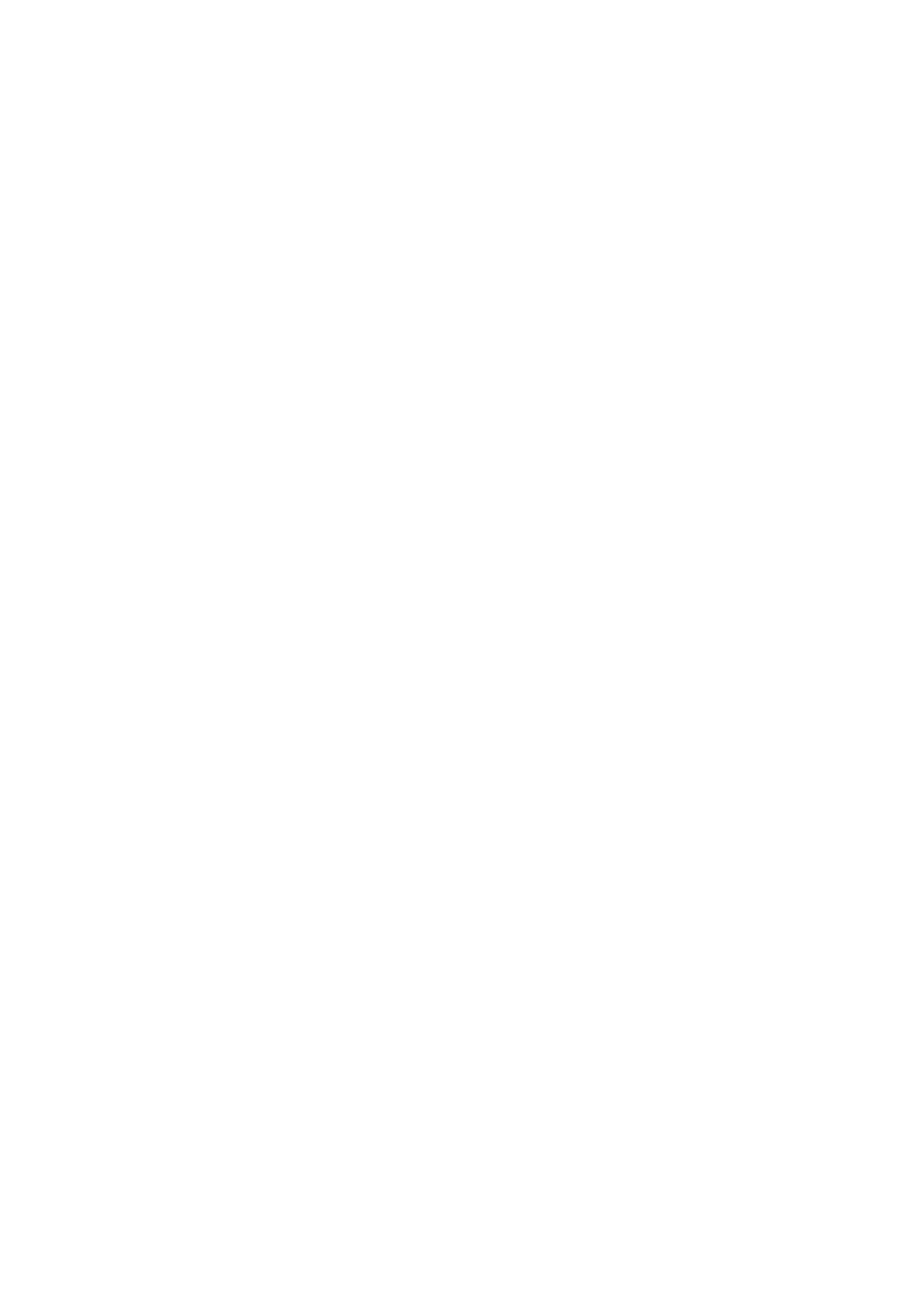**Hyder Consulting (UK) Limited** 2212959 Manning House 22 Carlisle Place London SW1P 1JA United Kingdom Tel: +44 (0)20 3014 9000 Fax: +44 (0)20 7828 8428 www.hyderconsulting.com



# London Legacy Development Corporation

### Strategic Environmental Assessment and Sustainability Appraisal

Local Plan

#### Addendum to the Sustainability Appraisal Report

| <b>Author</b>    | Petya Georgieva       |  |
|------------------|-----------------------|--|
| <b>Checker</b>   | David Hourd           |  |
| <b>Approver</b>  | Caroline Soubry-Smith |  |
| <b>Report No</b> | 004-UA005031-UE31-01  |  |
| <b>Date</b>      | May 2015              |  |

This report has been prepared for the London Legacy Development Corporation in accordance with the terms and conditions of appointment for the Local Plan dated 13 September 2012. Hyder Consulting (UK) Limited (2212959) cannot accept any responsibility for any use of or reliance on the contents of this report by any third party.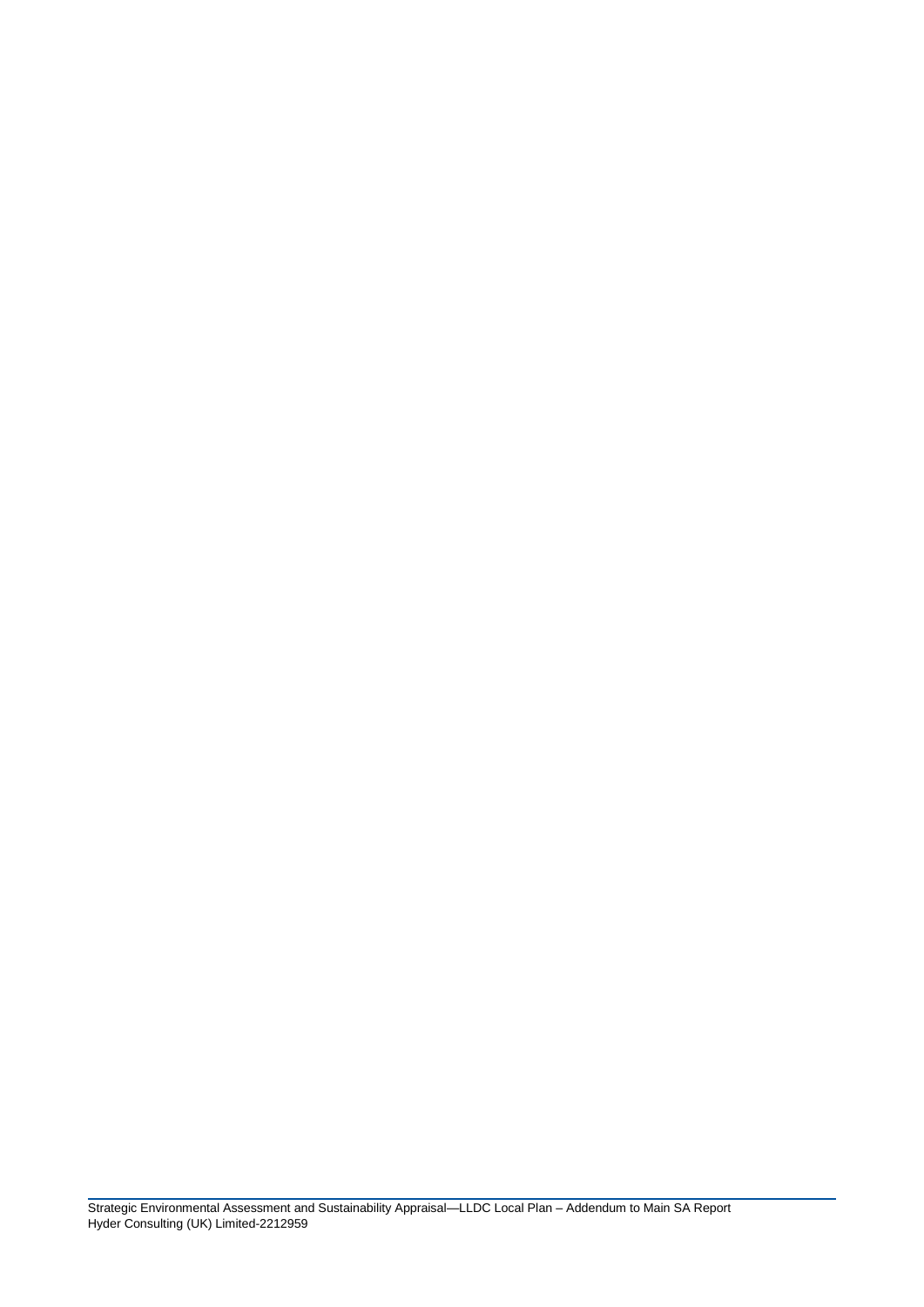

# **CONTENTS**

|                | 1.1              |  |
|----------------|------------------|--|
|                | 1.2 <sub>1</sub> |  |
|                |                  |  |
| $\mathcal{L}$  |                  |  |
| 3 <sup>7</sup> |                  |  |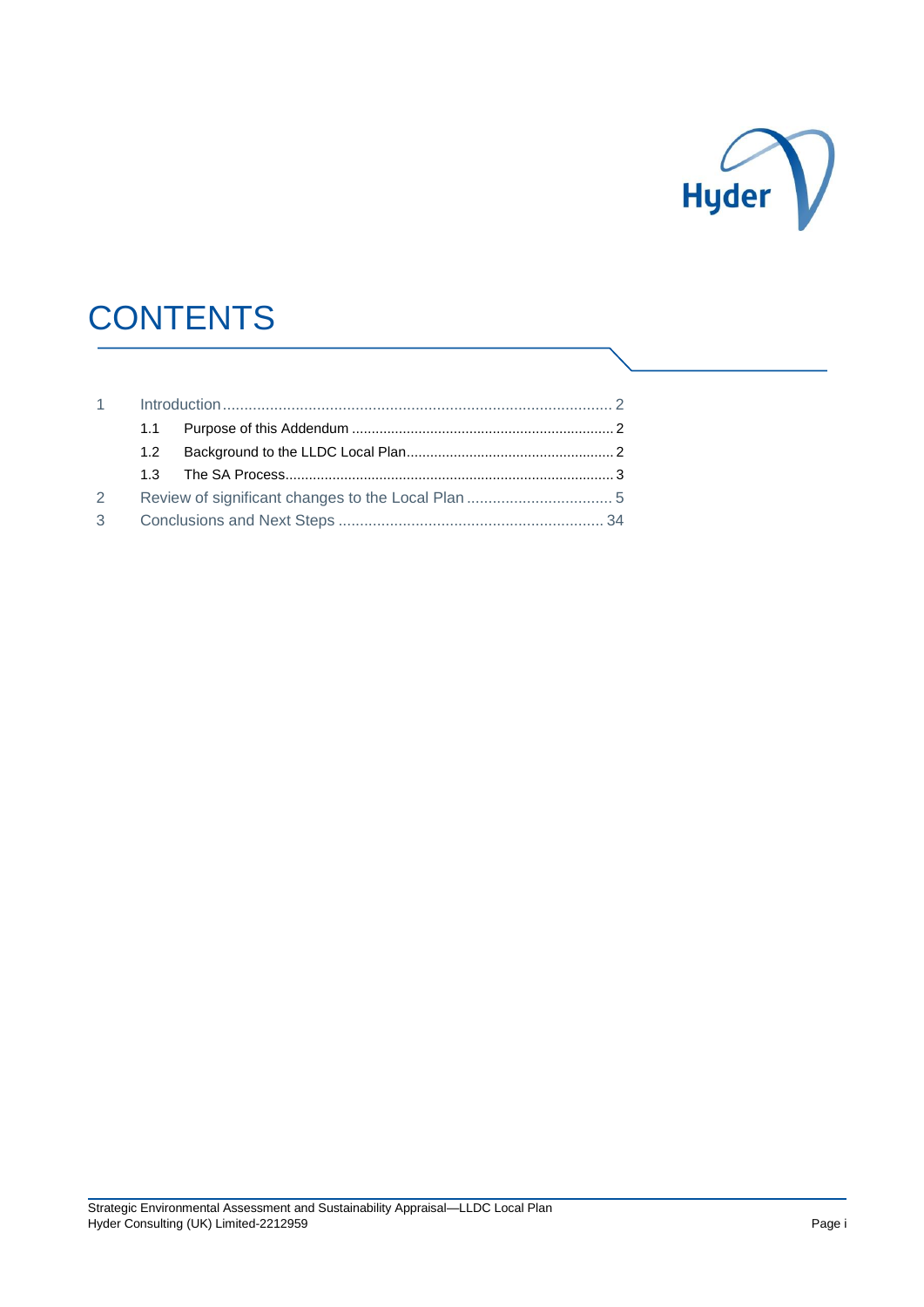### 1 Introduction

#### 1.1 Purpose of this Addendum

- 1.1.1 The London Legacy Development Corporation (LLDC) is currently in the latter stages of the process of preparing its Local Plan. As part of this process, a combined Sustainability Appraisal (SA) and Strategic Environmental Assessment (SEA) was undertaken in 2013 and 2014 to assess the potential effects from the implementation of the Local Plan.
- 1.1.2 Following the Submission of the Local Plan for Examination on 21<sup>st</sup> November 2014 and the subsequent public hearings held between  $3<sup>rd</sup>$  March and 12<sup>th</sup> March 2015 by the planning inspector appointed by the Secretary of State, a number of Main Modifications and Other Minor Modifications to the Local Plan were proposed. This report addresses those changes and updates the findings of the 2014 SA Report. It should be read as an addendum to the 2014 SA Report.

#### 1.2 Background to the LLDC Local Plan

- 1.2.1 Once adopted, the LLDC Local Plan will provide the planning policy framework to deliver the vision, goals and aspirations for the Legacy Corporation area. The precise area affected ('the Legacy Corporation planning boundary') includes parts of the London Boroughs of Hackney, Newham, Tower Hamlets and Waltham Forest. The planning area covers the whole of Queen Elizabeth Olympic Park. The Local Plan together with the London Plan will guide development within the Legacy Corporation area and will be used in the determination of future planning applications.
- 1.2.2 The preparation of the Local Plan commenced in October 2012 when planning powers were transferred to LLDC and an initial consultation on 'what the Local Plan should cover' ran between  $12<sup>th</sup>$  November and  $12<sup>th</sup>$  December 2012, at which point the Sustainability Appraisal Scoping Report was also consulted upon. Representations received from stakeholders and the public were considered when drafting the Local Plan and the corresponding SA Report.
- 1.2.3 The SA Report and the Local Plan were consulted upon between December 2013 February 2014 in accordance with Regulation 18 of the Town and Country Planning (Local Planning) (England) Regulations 2012. Following the receipt of representations, LLDC reviewed the feedback and revised the plan as appropriate. Policies which share common objectives were combined and new policies and topics were introduced taking into consideration the consultation comments and SA recommendations.
- 1.2.4 The Local Plan and the Final SA were issued to all key stakeholders (including statutory consultees and the public) in the summer of 2014 for comment. Following the close of the consultation period, LLDC reviewed the feedback and revised the Local Plan as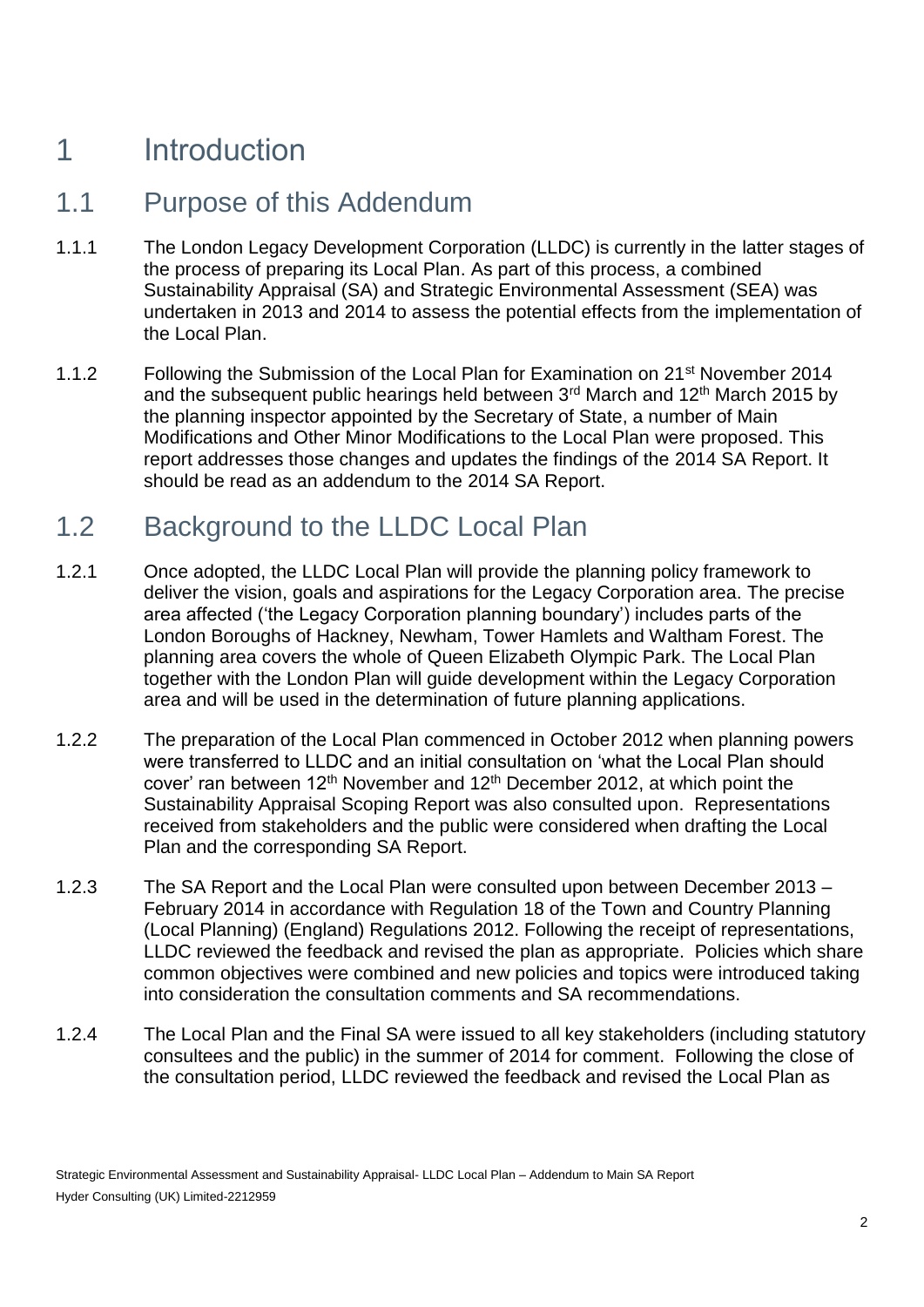appropriate. This updated version of the Local Plan is known as the Publication version and was consulted upon under Regulation 20 of the above Regulations.

- 1.2.5 Following submission in November 2014 and examination hearing sessions conducted in March 2015, the Legacy Corporation has proposed a number of modifications to the Local Plan. In accordance with the Regulations these modifications were consulted upon between 1<sup>st</sup> April and 13<sup>th</sup> May 2015. There are two types of proposed modifications:
	- **Proposed main modifications these are required in order address issues of** soundness with the Plan
	- **Proposed other (minor) modifications these are proposed for the purposes of** clarification or correction and are not required to address issues of soundness
- 1.2.6 The changes proposed have occurred as a result of the issues raised during the Publication consultation and matters discussed at the examination in public hearings. The main modifications proposed by the LLDC, are to address potential soundness issues and will be forwarded to the Inspector for inclusion in the final report. The minor modifications are intended to improve the Local Plan i.e. to provide clarity or consistency, or to correct errors and will not be addressed by the Inspector, instead they will be a matter for the Legacy Corporation to consider on adoption.

#### 1.3 The SA Process

1

- 1.3.1 SA (incorporating the requirements of the SEA Directive<sup>1</sup>) was undertaken on the LLDC Local Plan throughout its development. SA is a tool for ensuring that the principles of sustainable development are inherent throughout the preparation of the LLDC Local Plan and that it broadly complies with the relevant planning guidance. The overarching aim of the process is to contribute to better decision-making and planning. SA is an iterative process and follows a series of prescribed stages in which the elements of the LLDC Local Plan are appraised against Sustainability Objectives, to encourage the selection of the most sustainable options and to ultimately improve the sustainability of the development / guidance that is brought forward.
- 1.3.2 The SA Report was issued for consultation alongside the LLDC Local Plan from 18<sup>th</sup> August to 6<sup>th</sup> October 2014. The proposed modifications were made to the Local Plan following this consultation, changes proposed on submission and proposed through the examination hearing. This assessment considers whether there are any impacts relating to the SA assumptions or findings as a result of the proposed modifications to what is now the Publication version of the LLDC Local Plan. The changes made to the Local Plan do not relate to legal compliance of the document and do no materially alter it. As such, an assessment of the modifications has been undertaken and is presented

<sup>1</sup> Directive 2001/42/EC on the assessment of the effects of certain plans and programmes on the environment, June 2001

Strategic Environmental Assessment and Sustainability Appraisal- LLDC Local Plan – Addendum to Main SA Report Hyder Consulting (UK) Limited-2212959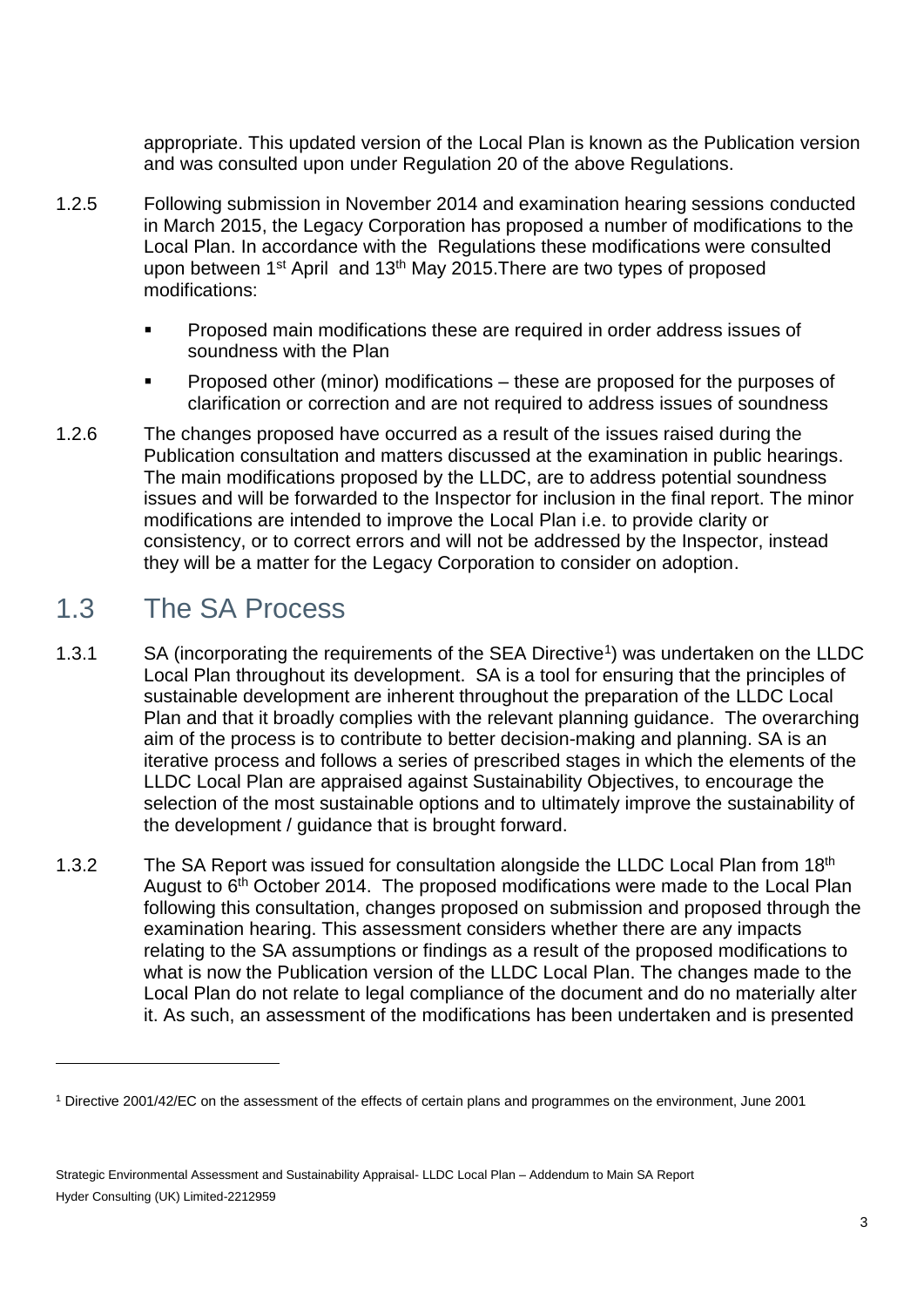in this report to identify if the existing SA findings need to be amended or still stand i.e. whether they are considered a significant change in terms of the SEA Directive.

1.3.3 Table 2-1 in section 2 of this report identifies the **main modifications** that have been proposed by the LLDC together with a review of the potential sustainability implications and whether or not any further SA is required.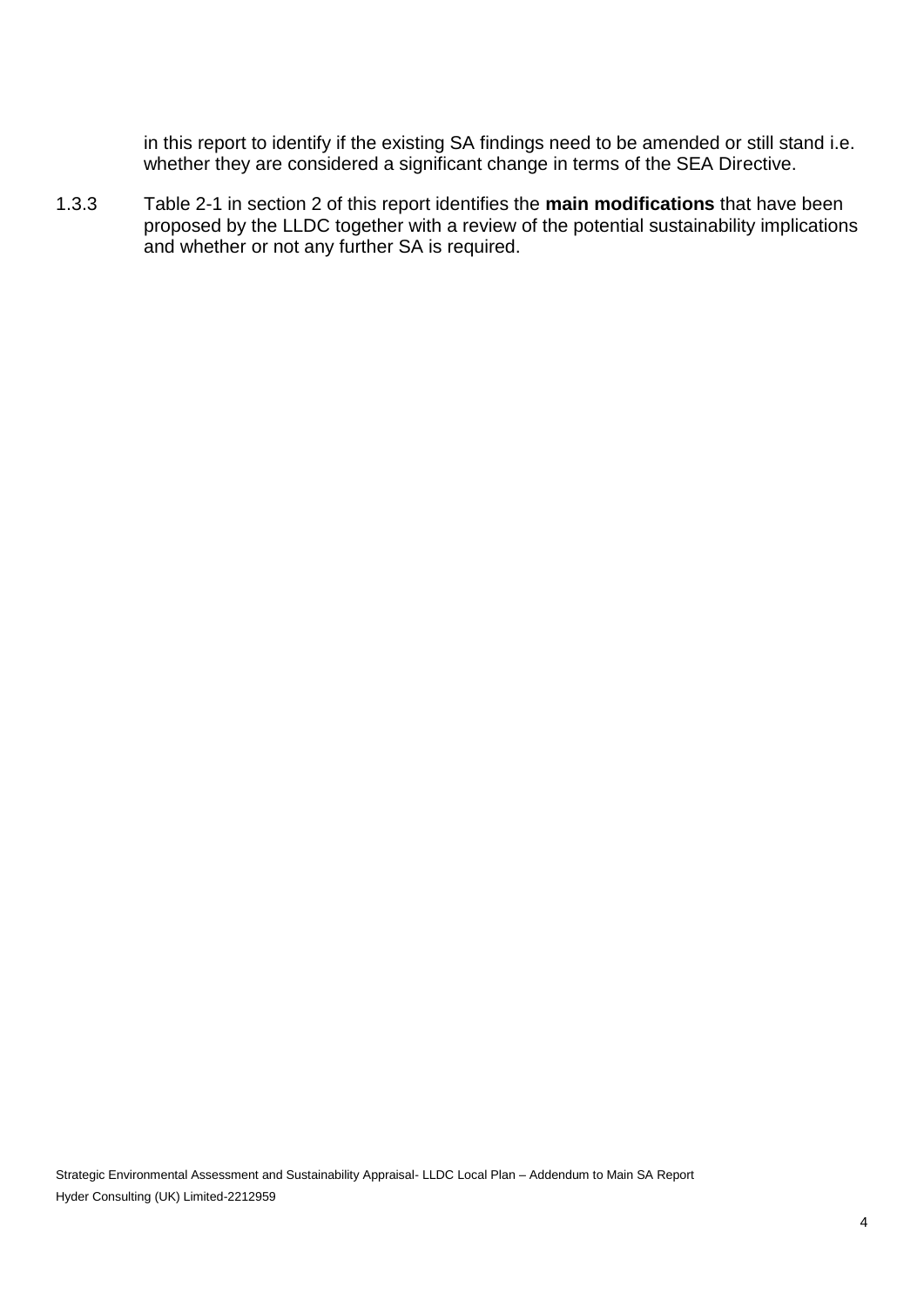### 2 Review of significant changes to the Local Plan

**Table 2-1 Assessment of the significance of the modifications of the Legacy Corporation Local Plan**

| <b>Modification</b><br>reference | <b>Which</b><br>Page/Paragraph<br>does it relate<br>to? | <b>Modification</b>                                                                                                                                              | <b>SA implications</b>                                                                                                                                                                                                                                                                                | <b>Further SA</b><br>required?           |
|----------------------------------|---------------------------------------------------------|------------------------------------------------------------------------------------------------------------------------------------------------------------------|-------------------------------------------------------------------------------------------------------------------------------------------------------------------------------------------------------------------------------------------------------------------------------------------------------|------------------------------------------|
| MM <sub>1</sub>                  | $\blacksquare$                                          | <b>Policies Map</b><br>Safeguarded Rail Sites to be included.<br>See LD/32 map.                                                                                  | Correct mapping.                                                                                                                                                                                                                                                                                      | Not applicable                           |
| MM <sub>2</sub>                  | Page 13                                                 | Objective 3:<br>Create a high-quality built and natural environment that integrates new development with<br>waterways, green space and the historic environment. | The additional wording would not<br>change the previous SA assessment<br>as it only strengthens the objective<br>by reinforcing the importance of<br>listed buildings and cultural heritage.<br>Beneficial effects against SA<br>objective 'To protect and enhance<br>the cultural heritage resource' | No further SA<br>assessment<br>required. |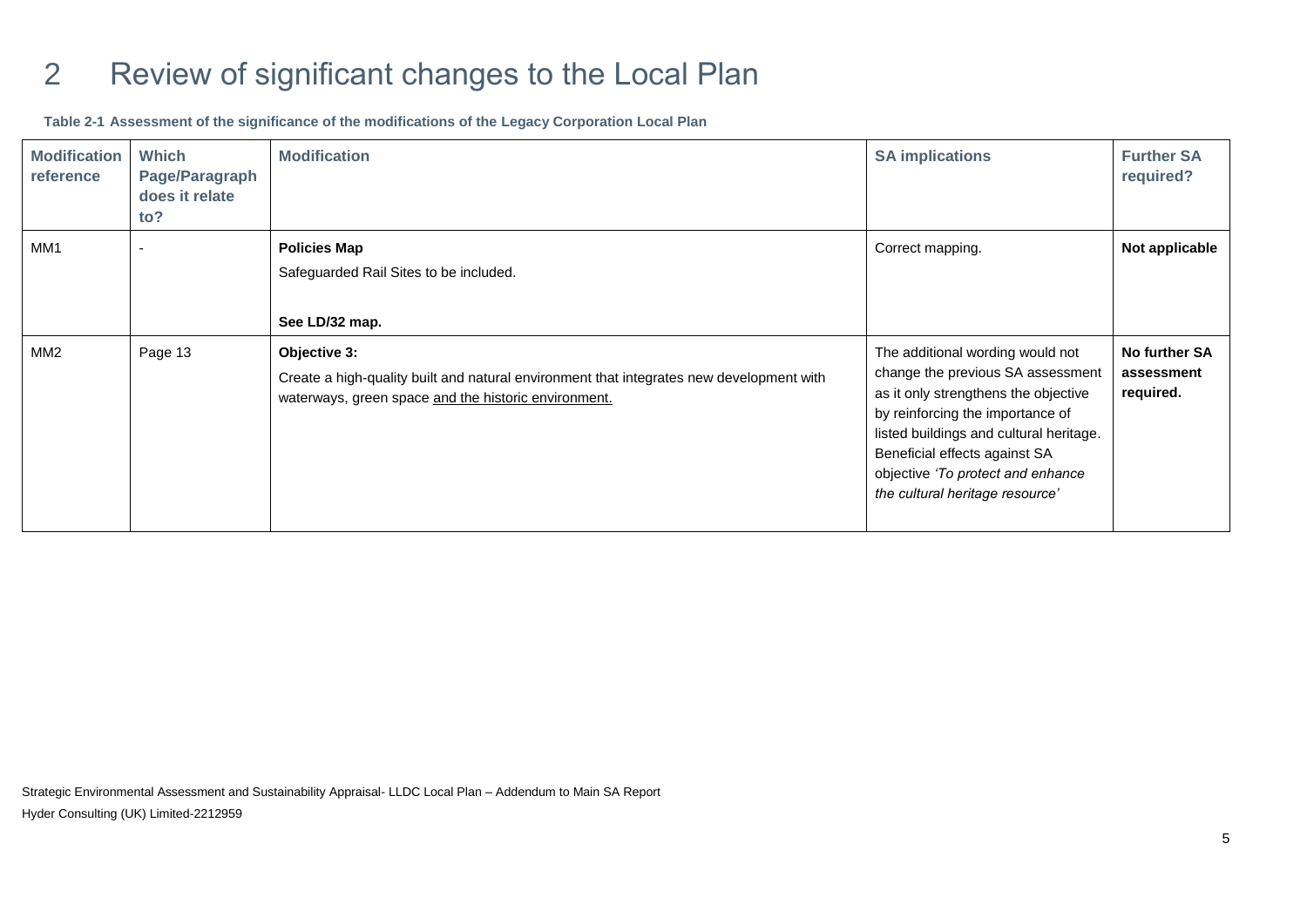| MM3 | Page 23 | <b>Policy B.1 (1)</b>                  | centre Metropolitan Centre boundary                                                                                                                                    | Office uses should be located within the centres and Requiring an impacts assessment<br>required where B1a office accommodation over 2,500 sqm is proposed outside Stratford town                                                                                                                                                                                                                                                                                                                                        | The amended text would not change<br>the previous SA assessment as it<br>simply confirms direction of office to<br>centres to correct the previous<br>inconsistency between B.1/B.2. | No further SA<br>assessment<br>required. |
|-----|---------|----------------------------------------|------------------------------------------------------------------------------------------------------------------------------------------------------------------------|--------------------------------------------------------------------------------------------------------------------------------------------------------------------------------------------------------------------------------------------------------------------------------------------------------------------------------------------------------------------------------------------------------------------------------------------------------------------------------------------------------------------------|--------------------------------------------------------------------------------------------------------------------------------------------------------------------------------------|------------------------------------------|
| MM4 | Page 27 | Table 2<br><b>REFERE</b><br><b>NCE</b> | <b>EMPLOYMENT</b><br><b>CLUSTERS</b>                                                                                                                                   | <b>CLUSTER FUNCTION</b>                                                                                                                                                                                                                                                                                                                                                                                                                                                                                                  | The additional wording would not<br>change the previous SA as it simply<br>provides a correction and                                                                                 | No further SA<br>assessment<br>required. |
|     |         | <b>B.1a2</b>                           | Fish Island South<br>including Bow<br><b>Midland West Rail</b><br><b>Site Strategic</b><br>Industrial<br>(Preferred<br>concrete Industrial<br>distribution<br>Location | A range of significant B2 and B8 Use Classes of<br>industrial, warehousing, transport, waste management<br>and distribution. A safeguarded rail head and associated<br>bulk freight distribution use. Uses should make effective<br>use of the railhead, including potential for aggregate<br>distribution and for concrete batching, the manufacture<br>of coated materials, other products and handling,<br>procession and of or aggregate material. Only small-<br>scale supporting ancillary uses will be supported. | clarification on the types of potential<br>uses of the railhead.                                                                                                                     |                                          |
|     |         | <b>B.1a3</b>                           | Bow Goods Yard<br>East and West                                                                                                                                        | Supporting ancillary uses will be supported. A<br>safeguarded rail head and associated bulk freight<br>distribution use. B2, B8 and waste management uses<br>are appropriate. Only development supporting the rail-<br>related (and at Bow West aggregates distribution uses)<br>and small-scale ancillary uses will be supported.                                                                                                                                                                                       |                                                                                                                                                                                      |                                          |
|     |         | <b>B.1b8</b>                           | <b>Rick Roberts Way</b><br>North                                                                                                                                       | A cluster of existing high-quality industrial design and<br>manufacturing uses of B2 and B8 Use Classes in<br>modern buildings                                                                                                                                                                                                                                                                                                                                                                                           |                                                                                                                                                                                      |                                          |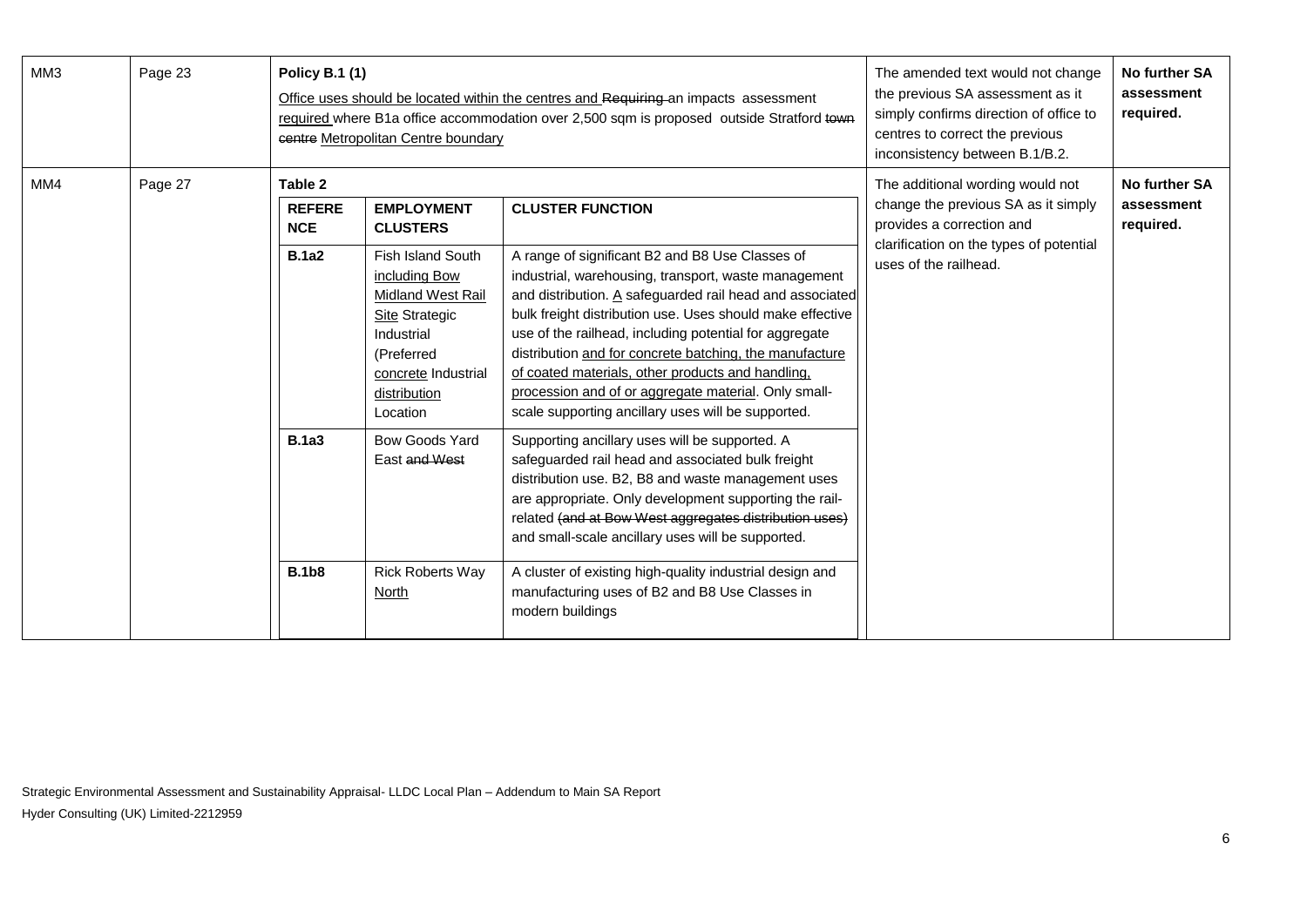| MM <sub>5</sub> | Page 31 | Table 3 (footnote 13)<br>(Footnote) 13. Focused to the eastern part of the Stratford Metropolitan Centre (as extended)<br>within the London Borough of Newham's administrative area for planning purposes. The<br>floorspace figure over whole plan period is indicative, and is not considered to be a cap, with<br>a confirmed requirement of 14,000 sqm to 2021 and with the requirement from 2021 to 2030<br>subject to review before 2021. | The additional text would not change<br>significantly the previous SA<br>assessment as the change simply<br>allows flexibility throughout the whole<br>plan period and provides an<br>opportunity to review the figures<br>before 2021. That would contribute<br>to potential additional benefits for<br>SA7 To encourage sustainable<br>economic growth, inclusion and<br>business development and SA8 To<br>increase employment opportunities<br>for all residents in the local area.                                                                                                                                                                       | No further SA<br>assessment<br>required. |
|-----------------|---------|-------------------------------------------------------------------------------------------------------------------------------------------------------------------------------------------------------------------------------------------------------------------------------------------------------------------------------------------------------------------------------------------------------------------------------------------------|---------------------------------------------------------------------------------------------------------------------------------------------------------------------------------------------------------------------------------------------------------------------------------------------------------------------------------------------------------------------------------------------------------------------------------------------------------------------------------------------------------------------------------------------------------------------------------------------------------------------------------------------------------------|------------------------------------------|
| MM <sub>6</sub> | Page 37 | Policy B.5<br>Section 106 Agreements will be sought for major development proposals and where<br>necessary, other applications to secure appropriate commitments and targets for employment<br>skills, training and job opportunities for local residents                                                                                                                                                                                       | The additional text only ensures that<br>smaller schemes may also be<br>subject to S106 agreement thus<br>securing appropriate commitments<br>for a wider range of proposals. The<br>amendment would not change<br>significantly the previous SA<br>assessment, it would have some<br>additional benefits with regard to SA<br>objective To improve levels of<br>educational attainment for all age<br>groups and all sectors of society,<br>SA objective To improve sustainable<br>access to jobs, basic goods, services<br>and amenities for all groups and SA<br>objective To increase employment<br>opportunities for all residents in the<br>local area. | No further SA<br>assessment<br>required. |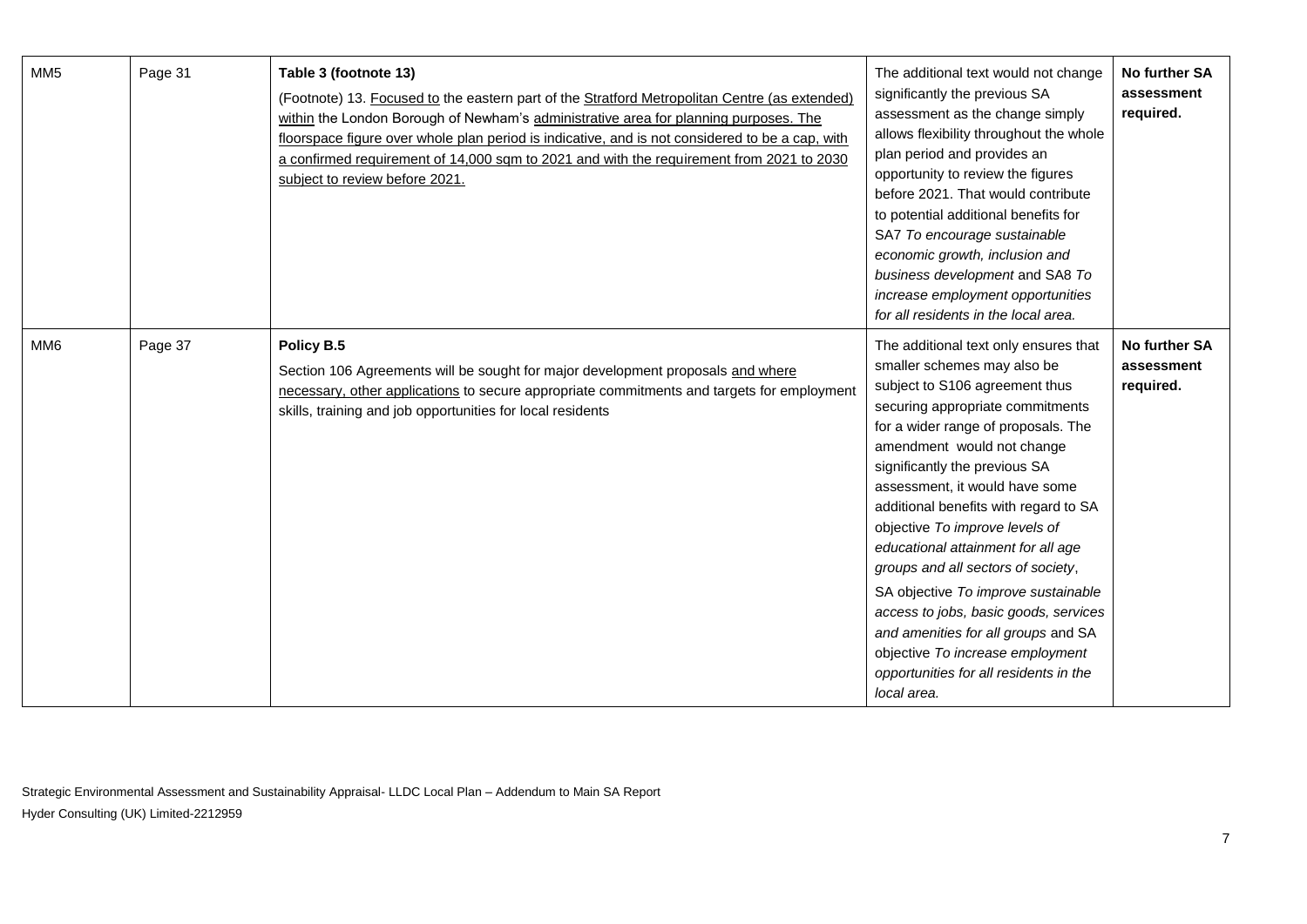| MM7 | Page 38 | Paragraph 4.35 (add new paragraph 4.26)<br>4.35 The Legacy Corporation area is host to a range of further and higher education<br>establishments and a distinct graduate and postgraduate sector is emerging within the wider<br>local economy. The enhancement of the higher education, research and development activity<br>can contribute towards the aims of the convergence agenda through the creation of job<br>opportunities, access to education, and the impacts of investment and spend with the local<br>economy so will be pursued. The scale of development proposed within the area presents an<br>opportunity to focus postgraduate study and research activity alongside the existing and<br>planned business institutions to complements the developing range of new industry and<br>business activity, | The wording in Para 4.35 and<br>additional paragraph would not<br>change the previous SA<br>assessment; the impacts identified in<br>the new paragraph have been<br>included in the SA assessment<br>against the economic objectives. | No further SA<br>assessment<br>required. |
|-----|---------|---------------------------------------------------------------------------------------------------------------------------------------------------------------------------------------------------------------------------------------------------------------------------------------------------------------------------------------------------------------------------------------------------------------------------------------------------------------------------------------------------------------------------------------------------------------------------------------------------------------------------------------------------------------------------------------------------------------------------------------------------------------------------------------------------------------------------|---------------------------------------------------------------------------------------------------------------------------------------------------------------------------------------------------------------------------------------|------------------------------------------|
|     |         | <b>(New paragraph) 4.36</b> New higher education, research and development will provide<br>thousands or direct jobs opportunities for the high-skilled workforce but also lower-skilled jobs<br>within ancillary uses and servicing functions supporting the higher education, research and<br>development activities. Community benefits will include access to facilities and education<br>opportunities, outreach work such as short courses and access for those without traditional<br>gualifications. In combination these will provide a catalyst for further growth within the area<br>enabling other supporting businesses to locate and expand.                                                                                                                                                                 |                                                                                                                                                                                                                                       |                                          |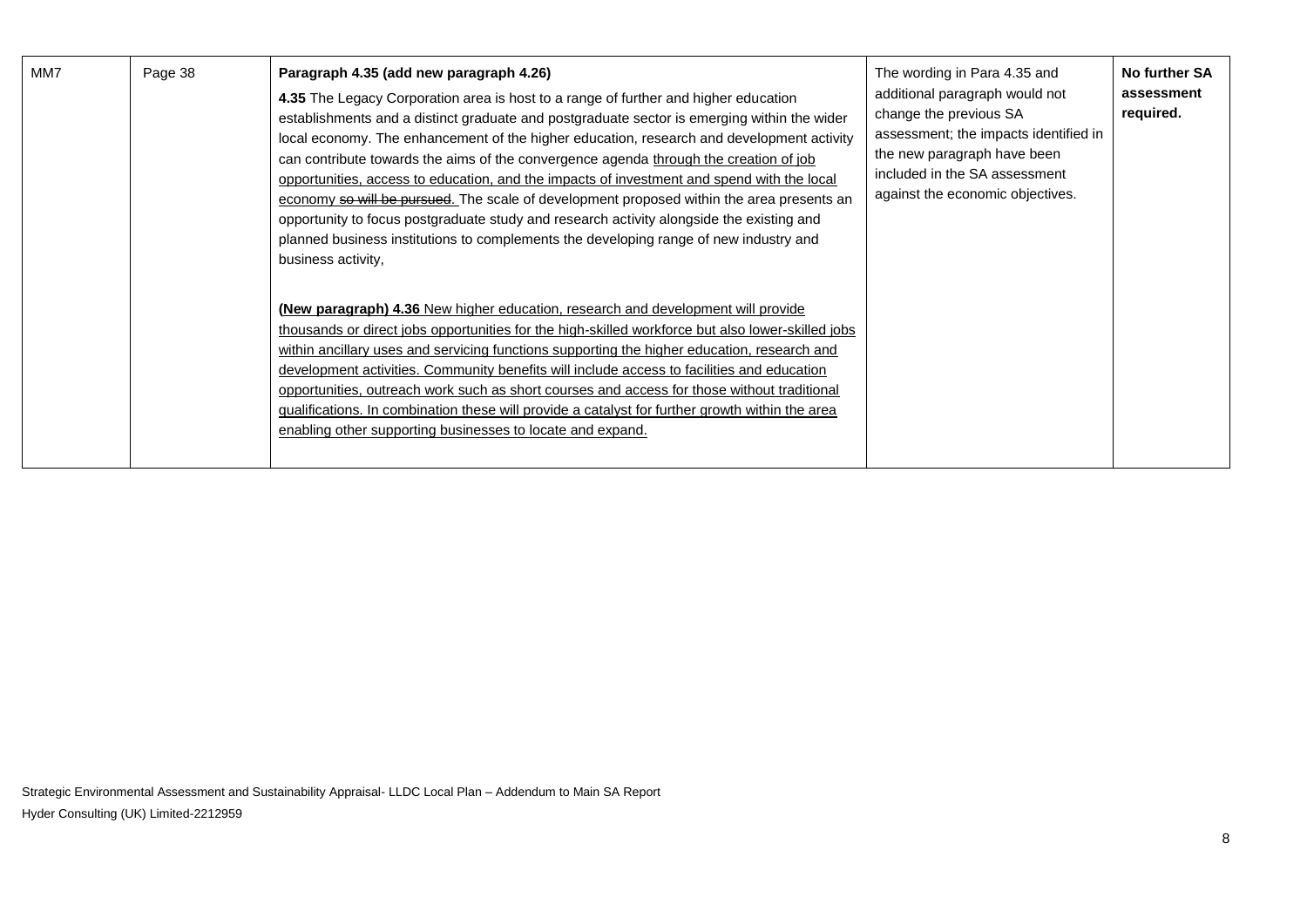| Page 41<br>MM8 |  | Objective 2<br>Delivering approximately more than 24,000 | The previous SA assessment is<br>based on approximate number of<br>24,000 homes. The revised text in<br>the Objective and Para 5.3 below<br>suggests there is uncertainty with<br>regard to the exact housing numbers<br>in the longer term and the quantum<br>may be subject to change. If the<br>number of homes increases<br>significantly this may have<br>implications on SA topics such as air<br>quality, safety and security,<br>employment, etc. Without knowing<br>the scale of the increase there is<br>uncertainty with the assessment as<br>presented. Therefore, it is<br>recommended that if housing figures<br>increase significantly, further SA<br>assessment is undertaken to take<br>into account the updated figures. | No further SA<br>assessment<br>required. |
|----------------|--|----------------------------------------------------------|--------------------------------------------------------------------------------------------------------------------------------------------------------------------------------------------------------------------------------------------------------------------------------------------------------------------------------------------------------------------------------------------------------------------------------------------------------------------------------------------------------------------------------------------------------------------------------------------------------------------------------------------------------------------------------------------------------------------------------------------|------------------------------------------|
|----------------|--|----------------------------------------------------------|--------------------------------------------------------------------------------------------------------------------------------------------------------------------------------------------------------------------------------------------------------------------------------------------------------------------------------------------------------------------------------------------------------------------------------------------------------------------------------------------------------------------------------------------------------------------------------------------------------------------------------------------------------------------------------------------------------------------------------------------|------------------------------------------|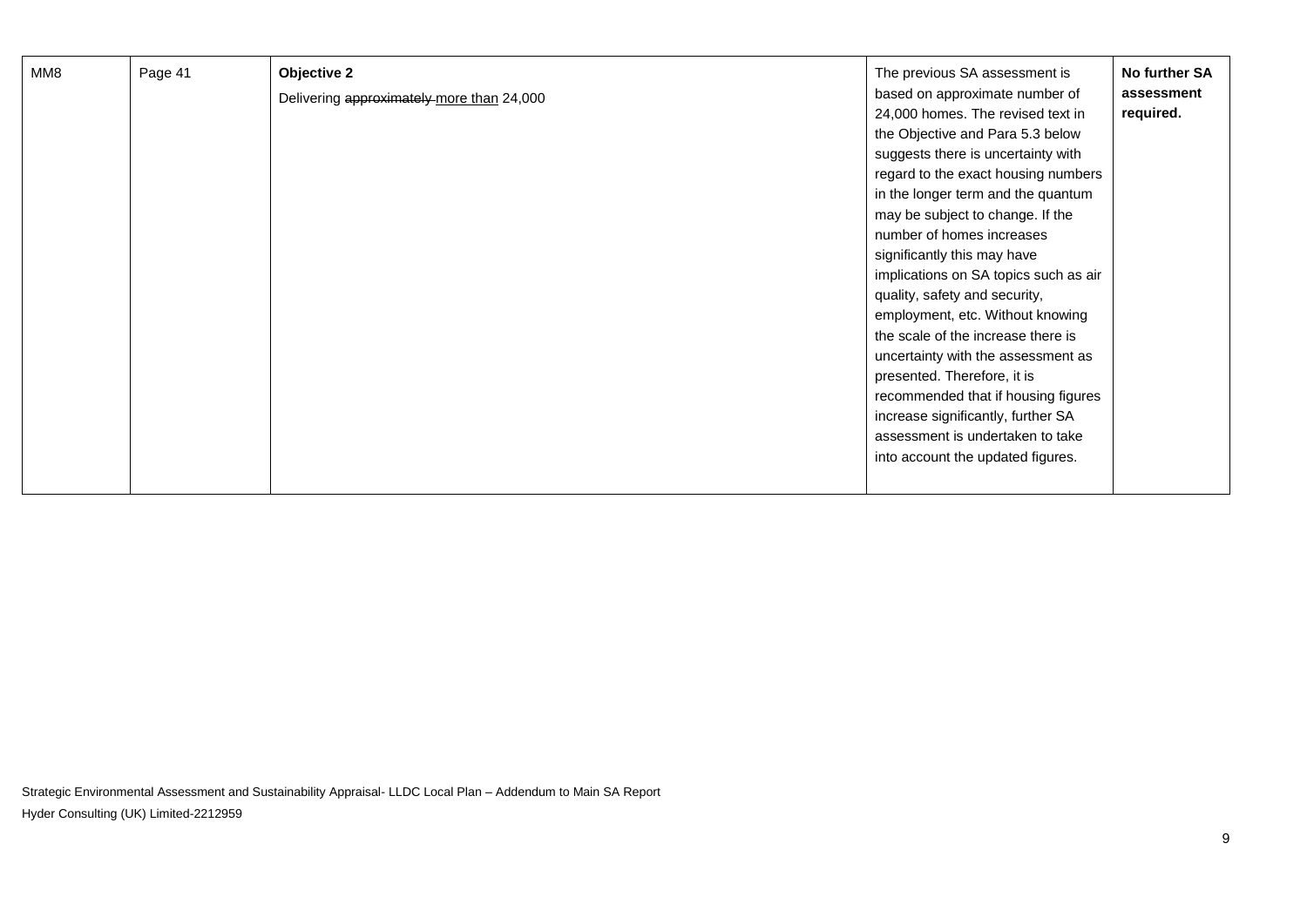| MM9         | Page 42 | Paragraph 5.3<br>Figure 9, the housing trajectory, shows the ability to deliver housing against the housing<br>target over the Plan period. It shows that within the last five years delivery is less certain;<br>however, London Plan targets will be reviewed by 2019/2020. The five per cent buffer will be<br>met for the first five years, but it may not be possible on a rolling fiver-year basis. The London<br>Plan recognises the difficulty of this approach. Nonetheless, the cumulative housing target is<br>expected to be exceeded, with more than 24,000 homes delivered over the Plan period<br>through the creation of additional capacity and greater deliver on small sites than anticipated.<br>The Legacy Corporation will monitor and keep under review progress in seeking to achieve<br>and where possible exceed the housing target, in particular against potential sources<br>contained within London Plan Policy 3.3, introducing measures to enhance delivery, update<br>evidence, investigate capacity requirements or amend targets where required. The quantum<br>and timescale of development are subject to change. The trajectory and the list of key sites<br>available in Appendix 2 will be kept under review within the Authority Monitoring Report<br>(AMR), with delivery rates reflected within the rolling five year target. | The revised wording clarifies<br>monitoring and review matters in<br>relation to housing to better accord<br>with London Plan. Please note that<br>the number of dwellings is unknown<br>as 'the quantum and timescale of<br>development are subject to change'.<br>Therefore, it is recommended that if<br>housing figures increase<br>significantly, further SA assessment<br>is undertaken to take into account<br>the updated figures. | No further SA<br>assessment<br>required. |
|-------------|---------|--------------------------------------------------------------------------------------------------------------------------------------------------------------------------------------------------------------------------------------------------------------------------------------------------------------------------------------------------------------------------------------------------------------------------------------------------------------------------------------------------------------------------------------------------------------------------------------------------------------------------------------------------------------------------------------------------------------------------------------------------------------------------------------------------------------------------------------------------------------------------------------------------------------------------------------------------------------------------------------------------------------------------------------------------------------------------------------------------------------------------------------------------------------------------------------------------------------------------------------------------------------------------------------------------------------------------------------------------------------------------|--------------------------------------------------------------------------------------------------------------------------------------------------------------------------------------------------------------------------------------------------------------------------------------------------------------------------------------------------------------------------------------------------------------------------------------------|------------------------------------------|
| <b>MM10</b> | Page 45 | <b>Policy H.1 (4)</b><br>Meet London Plan and applicable Housing SPG design considerations, subject to Policy BN.4                                                                                                                                                                                                                                                                                                                                                                                                                                                                                                                                                                                                                                                                                                                                                                                                                                                                                                                                                                                                                                                                                                                                                                                                                                                       | The additional wording does not<br>change the previous SA as the<br>intention to simply refer to and reflect<br>the Deregulation Act.                                                                                                                                                                                                                                                                                                      | No further SA<br>assessment<br>required. |
| <b>MM11</b> | Page 46 | Paragraph 5.12<br>The Legacy Corporation is directed by the London Plan on a range of housing policies<br>which will be applied including; design and access, play space, residential amenity,<br>daylight and sunlight, accessibility and space standard safety design principles, many of<br>which are detailed within the Mayor's Housing SPG, including many of which are detailed<br>within the Mayor's Housing SPG, including safety design principles-Policies BN.4 and<br>BN.5 set out how the Baseline Standards within the Mayor's Housing SPG will be applied<br>alongside optional requirements of the Nationally Described Space Standards - Technical<br>Requirements. in relation to space and accessibility standards. The London Plan's density<br>matrix                                                                                                                                                                                                                                                                                                                                                                                                                                                                                                                                                                                               | The additional wording does not<br>change the previous SA assessment<br>as the intention is to simply include<br>clear reference to the Deregulation<br>Act.                                                                                                                                                                                                                                                                               | No further SA<br>assessment<br>required. |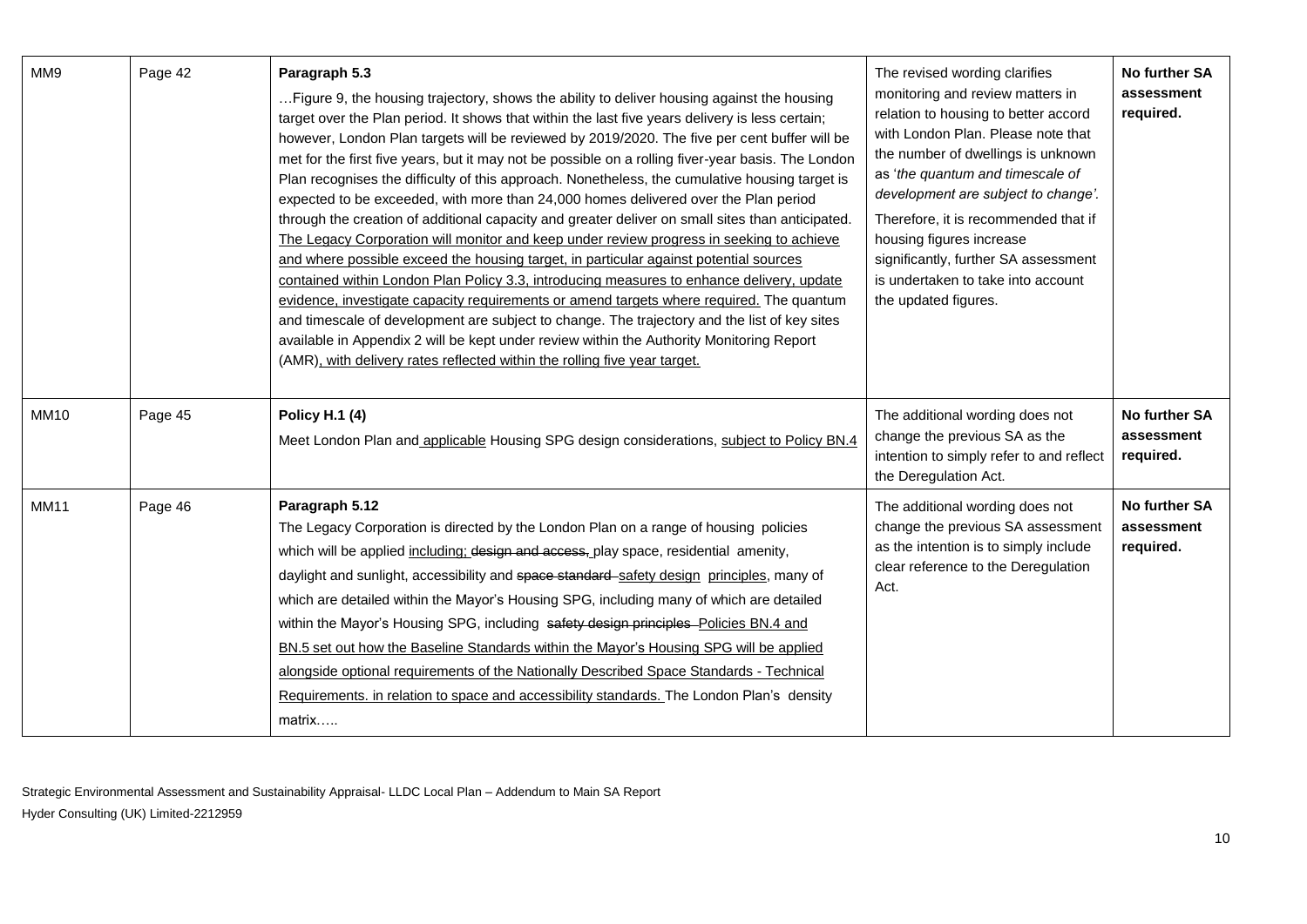| <b>MM12</b> | Page 56 | Policy H.5<br>The Legacy Corporation will seek to provide for the needs of gypsies and travellers<br>generated within its area through working strategically with adjoining neighbouring<br>boroughs and co-operating with gypsy and traveller communities to allocateion of suitable<br>sites.                                                                                                                                                                                                                                                                                                                                                                                                                                                                                                                                                                                                                                            | The amendments in the policy would<br>not change the previous SA<br>assessment as the main intention<br>remains the same; the additional text<br>only provides details of how the<br>implementation will be achieved.                              | <b>No further SA</b><br>assessment<br>required. |
|-------------|---------|--------------------------------------------------------------------------------------------------------------------------------------------------------------------------------------------------------------------------------------------------------------------------------------------------------------------------------------------------------------------------------------------------------------------------------------------------------------------------------------------------------------------------------------------------------------------------------------------------------------------------------------------------------------------------------------------------------------------------------------------------------------------------------------------------------------------------------------------------------------------------------------------------------------------------------------------|----------------------------------------------------------------------------------------------------------------------------------------------------------------------------------------------------------------------------------------------------|-------------------------------------------------|
|             |         | Existing sites will be safeguarded and new sites for the needs of gypsies and<br>travellers will be acceptable where:<br>1. Location is suitable for conventional residential development;<br>2. Access can be gained to amenities, social and community facilities,<br>3. Residential amenity for both existing and potential residents is not adversely<br>affected, including potential for noise, light, smells and over-looking; and<br>No other planning policy constraints identified within this Local Plan with reference to local<br>amenity and environment.                                                                                                                                                                                                                                                                                                                                                                    |                                                                                                                                                                                                                                                    |                                                 |
| <b>MM13</b> | Page 56 | Paragraph 5.25<br>This site is only expected to be able to meet the lower end of the first five-year pitch<br>target of up to approximately nine pitches. It is not yet known how anticipated that the<br>identified needs over the whole of the Plan period can will be met. In order to do so the<br>Legacy Corporation will work-continue to cooperate with neighbouring authorities under the<br>duty to cooperate and to explore potential to meet need associated with its area at a<br>strategic level. The Legacy Corporation will therefore identify and update on an annual basis<br>the availability of sites to meet the first five years' supply of sites against the pitch target;<br>identify specific sites or broad locations of sites to meet supply for years 6 to 10, and<br>thereafter; and monitor performance against these targets and review Local Plan Policy H.5<br>if these aims are not being met by 2018/19. | The additional text would not change<br>the previous SA as it only provides<br>clarification with regard to monitoring<br>and strengthens the role of the<br>Legacy Corporation in terms of<br>specific commitments throughout the<br>plan period. | No further SA<br>assessment<br>required.        |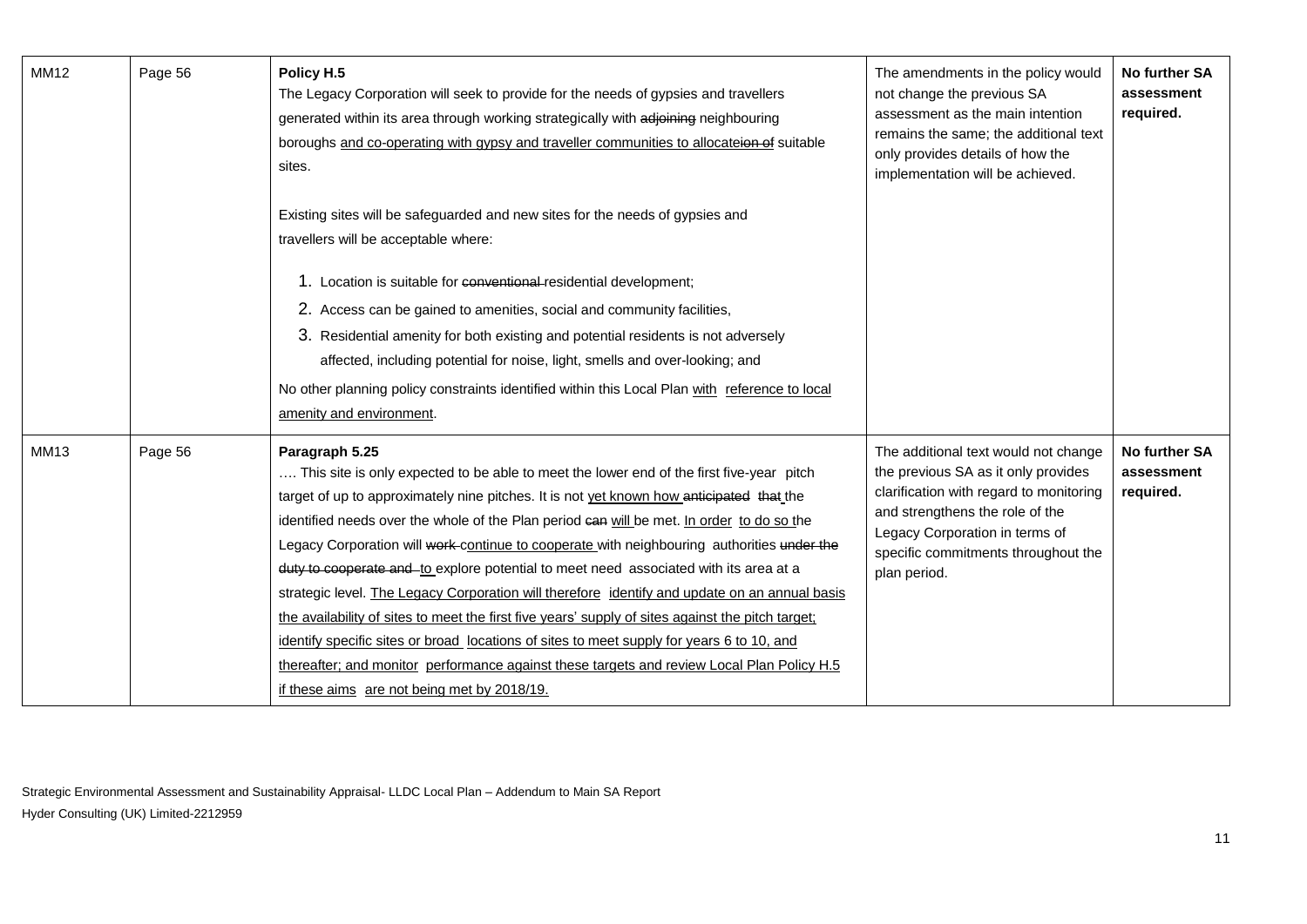| <b>MM14</b> | Page 57 | Paragraph 5.26<br>Where any additional sites can be identified for potential gypsy and traveller use within the<br>area, suitability will be assessed on the same grounds as conventional housing in general,<br>including deliverability and developability tests. The policy criteria shall be used to assess<br>proposals for potential sites within the plan-making and development management processes<br>where potential arises. The Legacy Corporation will monitor any unmet need through the<br>monitoring and review process which will include updating evidence, investigating capacity<br>requirements or amending targets where required and will cooperate with each of the Growth<br>Boroughs to address wider strategic issues of accommodating need for gypsy and traveller<br>accommodation once they have reached an appropriate point of review for their local plans.<br>Where small sites are proposed, viability will be a strong consideration alongside proximity to<br>existing sites to ensure the cohesion of the gypsy and traveller community will be is<br>considered positively | The additional text would not change<br>the previous SA as it only aims to<br>clarify monitoring and review matters<br>in relation to gypsy and traveller<br>accommodation.                                                                                                                                                                                                     | No further SA<br>assessment<br>required. |
|-------------|---------|-------------------------------------------------------------------------------------------------------------------------------------------------------------------------------------------------------------------------------------------------------------------------------------------------------------------------------------------------------------------------------------------------------------------------------------------------------------------------------------------------------------------------------------------------------------------------------------------------------------------------------------------------------------------------------------------------------------------------------------------------------------------------------------------------------------------------------------------------------------------------------------------------------------------------------------------------------------------------------------------------------------------------------------------------------------------------------------------------------------------|---------------------------------------------------------------------------------------------------------------------------------------------------------------------------------------------------------------------------------------------------------------------------------------------------------------------------------------------------------------------------------|------------------------------------------|
| <b>MM15</b> | Page 69 | Objective 3<br>Create a high-quality built and natural environment that integrates new development with<br>waterways, green space and the historic environment                                                                                                                                                                                                                                                                                                                                                                                                                                                                                                                                                                                                                                                                                                                                                                                                                                                                                                                                                    | The additional wording would not<br>change the previous SA assessment<br>as it only strengthens the objective<br>by reinforcing the importance of<br>listed buildings and cultural heritage.<br>Whilst beneficial effects are identified<br>for SA objective 'To protect and<br>enhance the cultural heritage<br>resource', the SA assessment will<br>not change significantly. | No further SA<br>assessment<br>required. |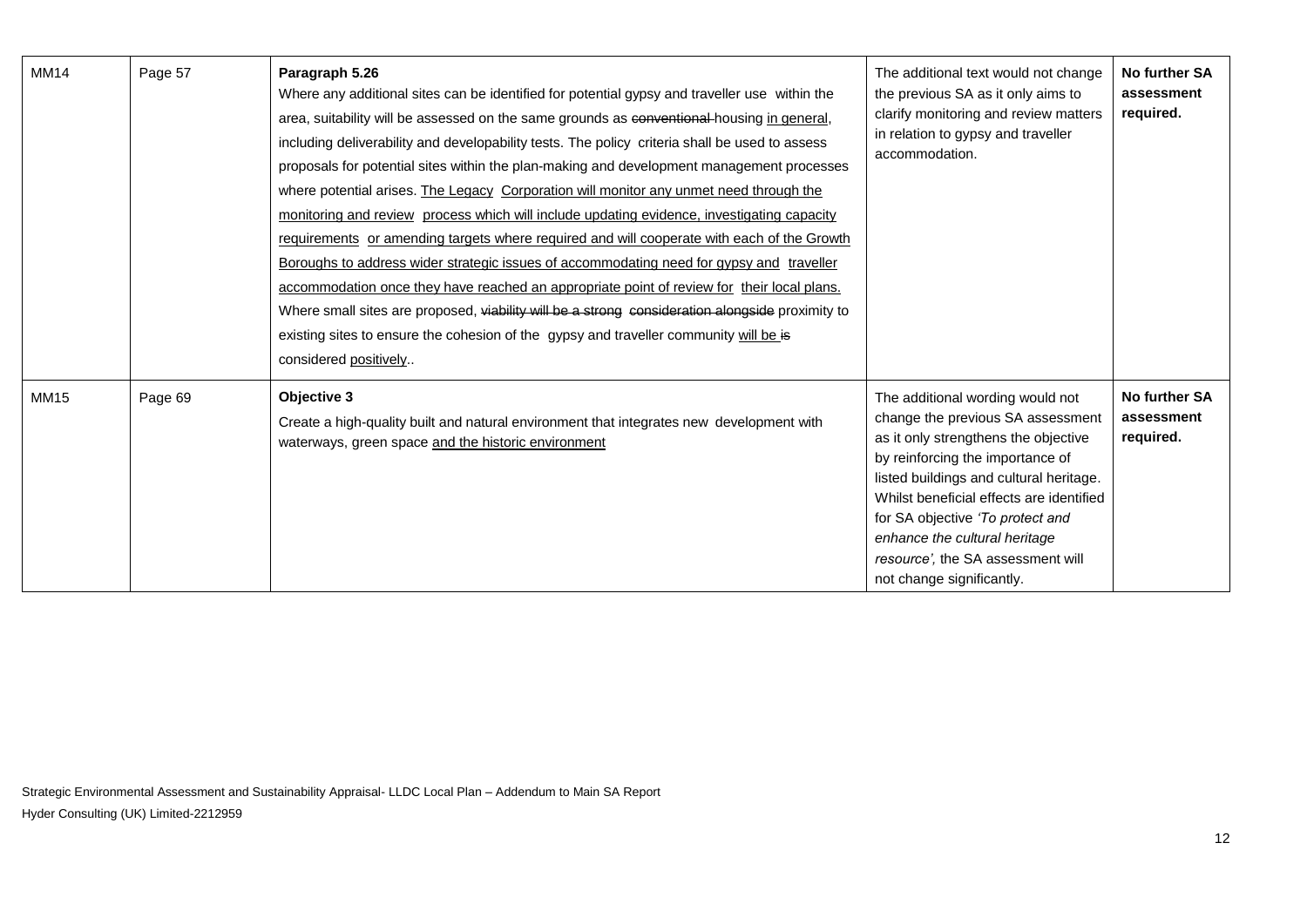| MM16 | Page 70 | Policy SP.3 (Title) (2)                                           | The additional wording would not        | No further SA |
|------|---------|-------------------------------------------------------------------|-----------------------------------------|---------------|
|      |         | Integrating the built and natural, built and historic environment | change the previous SA assessment       | assessment    |
|      |         |                                                                   | as it only strengthens the policy       | required.     |
|      |         | Bullet 2- Enhances its built, historic and landscape context      | wording by reinforcing the              |               |
|      |         |                                                                   | importance of listed buildings and      |               |
|      |         |                                                                   | cultural heritage. Whilst beneficial    |               |
|      |         |                                                                   | effects are identified for SA objective |               |
|      |         |                                                                   | 'To protect and enhance the cultural    |               |
|      |         |                                                                   | heritage resource', the SA              |               |
|      |         |                                                                   | assessment will not change              |               |
|      |         |                                                                   | significantly.                          |               |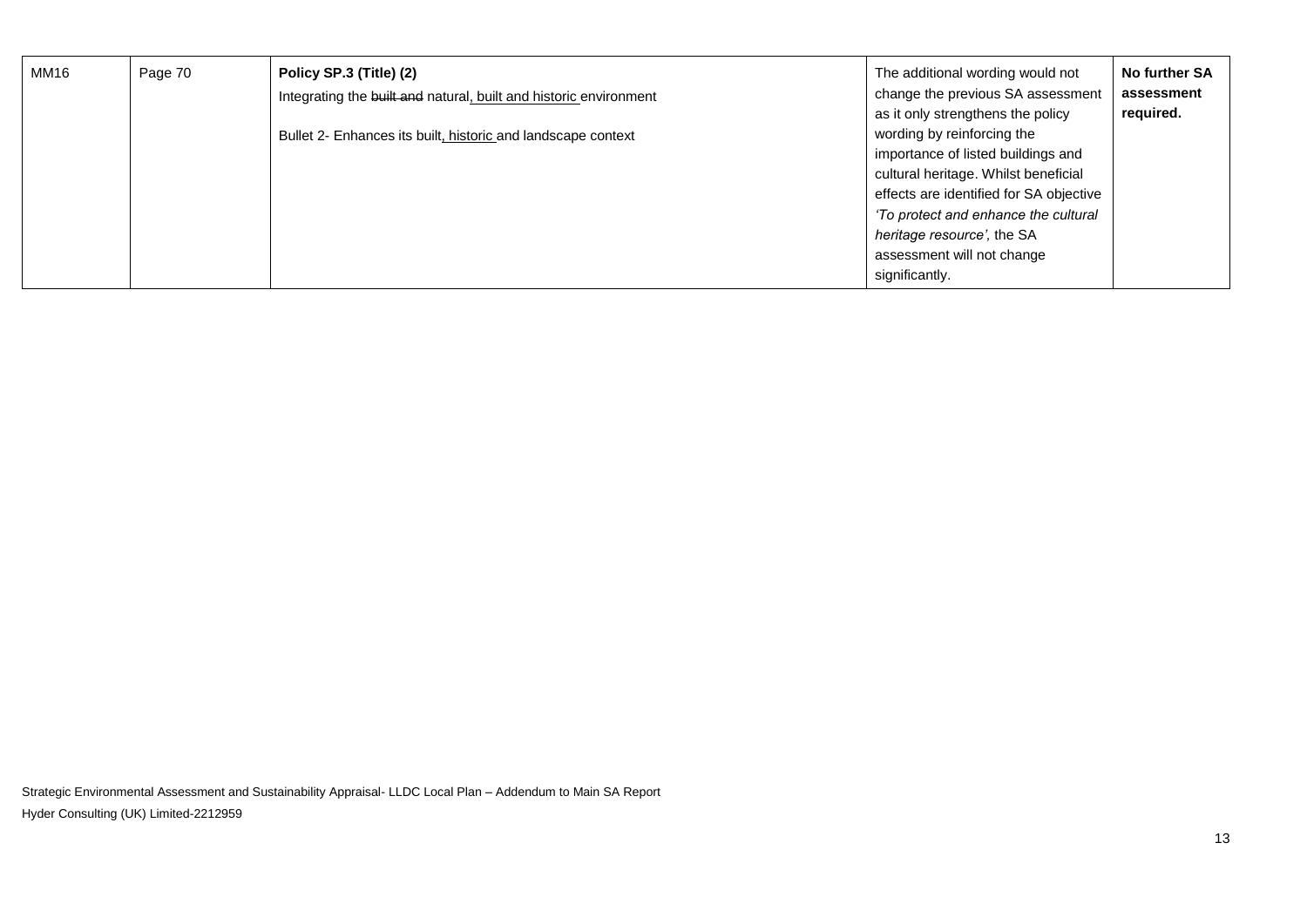| <b>MM17</b> | Page 70 | Policy SP.3<br>The Legacy Corporation will create a high-quality built and natural environment that<br>integrates new development with waterways and green space and the historic environment,<br>by ensuring development:<br>Gives primary consideration to the creation of 'place'<br>Enhances its built, historic and landscape context<br>3.<br>Maintains and promotes local distinctiveness<br>Protects biodiversity and provides green infrastructure networks where<br>4.<br>possible<br>Facilitates safe access for all waterside and green environments<br>5.<br>6.<br>Is at least air quality neutral and minimises impact from noise<br>Supports the delivery of the Sub Area priorities<br>8.<br>Respects the Legacy Corporation's Design Quality Policy | The additional wording would not<br>change the previous SA assessment<br>as it only strengthens the policy<br>wording by reinforcing the<br>importance of listed buildings and<br>cultural heritage. Whilst beneficial<br>effects are identified for SA objective<br>'To protect and enhance the cultural<br>heritage resource', the SA<br>assessment will not change<br>significantly. The previous SA<br>already identified beneficial effects<br>against SA objective To protect and<br>enhance biodiversity but the role of<br>the policy will be further<br>strengthened with the additional<br>wording in bullet point 4.<br>Whilst some positive effects would<br>occur as a result of the new bullet<br>point 6 with regard to SA objective<br>To protect and improve air quality,<br>the amendment would not | No further SA<br>assessment<br>required. |
|-------------|---------|----------------------------------------------------------------------------------------------------------------------------------------------------------------------------------------------------------------------------------------------------------------------------------------------------------------------------------------------------------------------------------------------------------------------------------------------------------------------------------------------------------------------------------------------------------------------------------------------------------------------------------------------------------------------------------------------------------------------------------------------------------------------|-----------------------------------------------------------------------------------------------------------------------------------------------------------------------------------------------------------------------------------------------------------------------------------------------------------------------------------------------------------------------------------------------------------------------------------------------------------------------------------------------------------------------------------------------------------------------------------------------------------------------------------------------------------------------------------------------------------------------------------------------------------------------------------------------------------------------|------------------------------------------|
|             |         |                                                                                                                                                                                                                                                                                                                                                                                                                                                                                                                                                                                                                                                                                                                                                                      | significantly change the previous SA<br>assessment and overall findings will<br>remain the same.                                                                                                                                                                                                                                                                                                                                                                                                                                                                                                                                                                                                                                                                                                                      |                                          |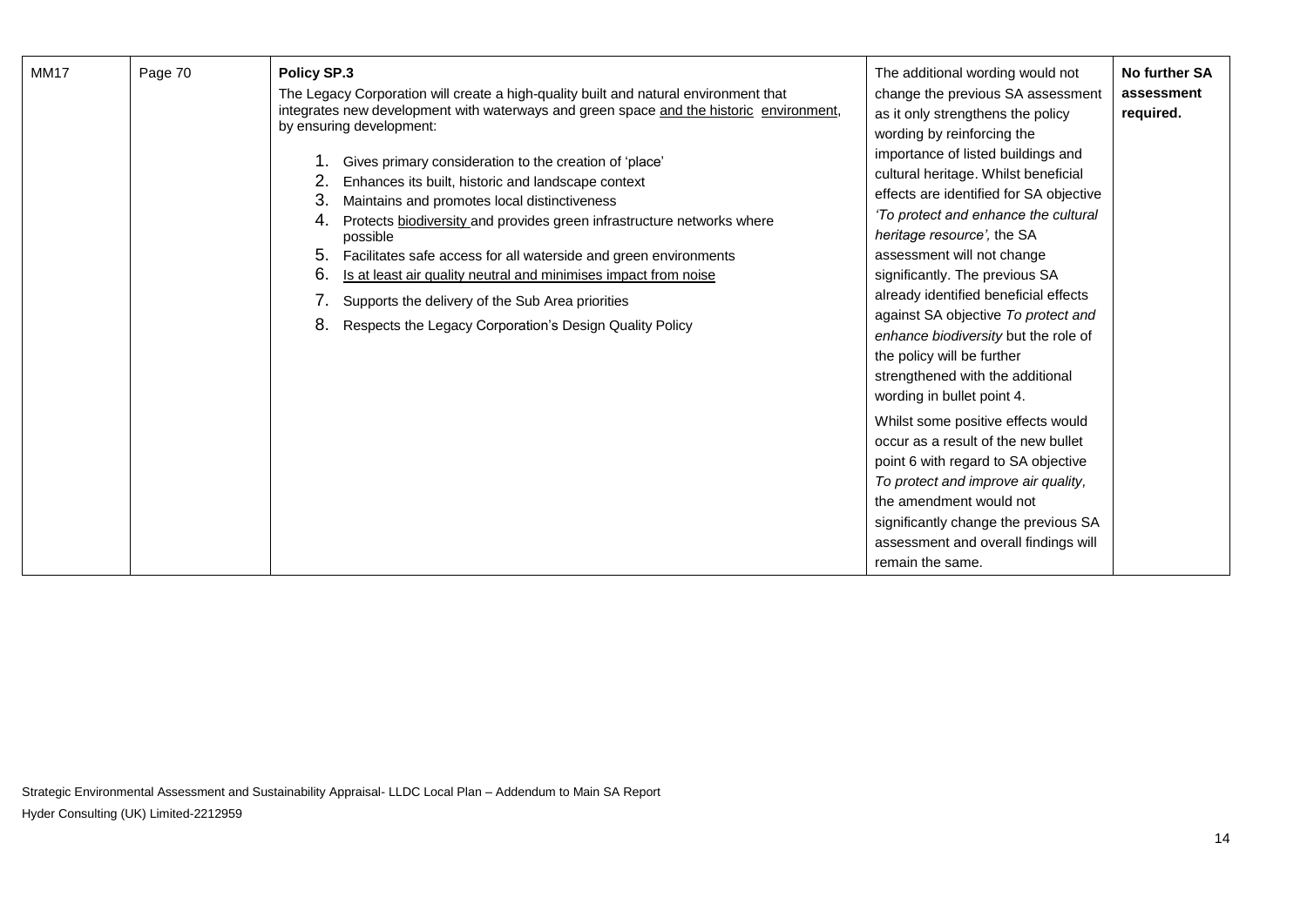| <b>MM18</b> | Page 72 | Policy BN.1 (2) (3)<br>Bullet 2- Urban fabric: respect existing typologies, including those of heritage value, and<br>draw design cues from the form of the area<br>Bullet 3- Architectural and historic context: enhance the architectural and historic setting<br>within which development is proposed. Careful consideration should be given to architectural<br>and historic style, materials                                                                                                                                                                                                                                                                                                                                                                                                                                                                                                                   | The additional wording would not<br>change the previous SA assessment<br>as it only strengthens the policy<br>wording by reinforcing the<br>importance of listed buildings and<br>cultural heritage. Beneficial effects<br>against SA objective SA11 'To<br>protect and enhance the cultural<br>heritage resource'. | No further SA<br>assessment<br>required. |
|-------------|---------|---------------------------------------------------------------------------------------------------------------------------------------------------------------------------------------------------------------------------------------------------------------------------------------------------------------------------------------------------------------------------------------------------------------------------------------------------------------------------------------------------------------------------------------------------------------------------------------------------------------------------------------------------------------------------------------------------------------------------------------------------------------------------------------------------------------------------------------------------------------------------------------------------------------------|---------------------------------------------------------------------------------------------------------------------------------------------------------------------------------------------------------------------------------------------------------------------------------------------------------------------|------------------------------------------|
| MM19        | Page 74 | Policy BN.2 (4)<br>Introduce recreational, visitor and residential moorings and improve existing moorings where<br>suitable.                                                                                                                                                                                                                                                                                                                                                                                                                                                                                                                                                                                                                                                                                                                                                                                        | The additional text would not change<br>the previous SA as it only provides<br>more options to achieve the SA<br>objectives but the intention of the<br>policy remains the same.                                                                                                                                    | No further SA<br>assessment<br>required. |
| <b>MM20</b> | Page 78 | Policy BN.4<br>All residential development will be required as a minimum to meet the Nationally Described<br>Space Standards - Technical Requirements. Proposals will be considered acceptable<br>where residential elements meet the 'Baseline' Quality and Design Standards outlined with<br>Annex 1 of the Mayor of London's Housing Supplementary Planning Guidance (November<br>2012)("Annex 1 Baseline Standards"), including any future revisions or superseding<br>guidance save that the following elements of Annex 1 Baseline Standards shall not apply:<br>1. To any elements of the Annex 1 Baseline Standards that are addressed by the<br>Nationally Described Space Standards - Technical Requirements unless they<br>are equivalent.<br>2.<br>Any elements of the Annex 1 Baseline Standards that are addressed by<br>other policies in this Plan.<br>(Amend numbering for the rest of the policy) | The additional text does not change<br>the previous SA as the intention is to<br>simply refer to and reflect the<br>Deregulation Act and the Nationally<br>Described Standards.                                                                                                                                     | No further SA<br>assessment<br>required. |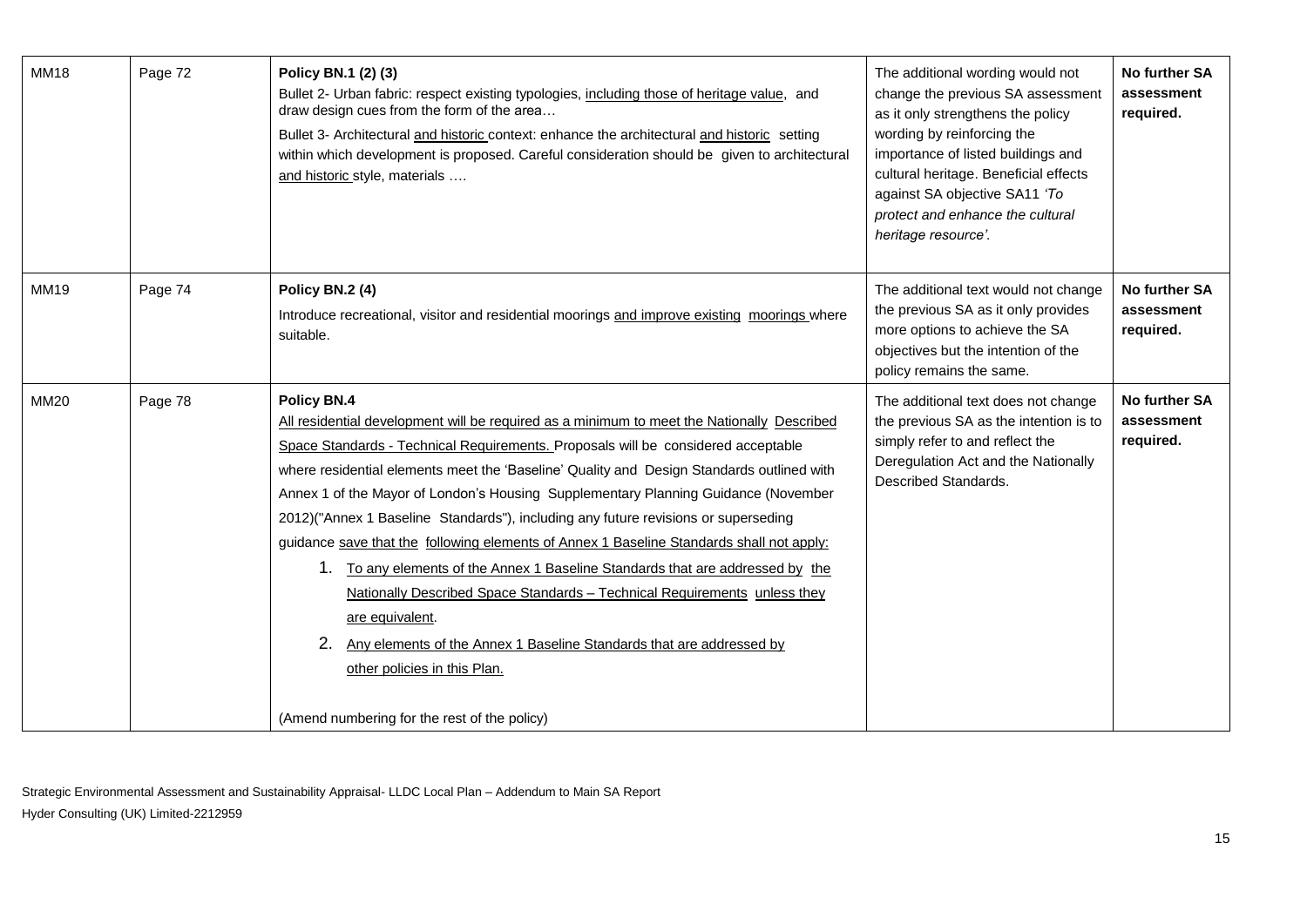| MM21        | Page 79 | Policy BN.5<br>Non-residential Proposals will be considered acceptable where they respond to the needs<br>of all users, and provide an accessible and inclusive environment by incorporating all<br>applicable elements of the Legacy Corporation's Inclusive Design Standards.<br>Residential proposals will be considered acceptable where they respond to the needs of all<br>users, and provide an accessible and inclusive environment by providing 90 % of dwellings<br>in accordance with Optional Requirement M4 (2) Category 2 of Part M of the Building<br>Regulations, and 10% of dwellings in accordance with Regulation 4 (3) 2 (b) of Optional<br>Requirement M4 (3) Category 3 of Part M of the Building Regulations.<br>The relevant elements of the Mayor of London's Housing Supplementary Planning Guidance<br>(November 2012)("Annex 1 Baseline Standards"), will only be applied where they are<br>equivalent to the Optional Requirements in Part M of the Building Regulations (as applied by<br>this policy).                                                                           | The additional text does not change<br>the previous SA assessment as it<br>simply makes reference to the<br>Deregulation Act and reflects the<br>requirements introduced in respect<br>of the new optional building<br>regulations documents. | No further SA<br>assessment<br>required. |
|-------------|---------|-----------------------------------------------------------------------------------------------------------------------------------------------------------------------------------------------------------------------------------------------------------------------------------------------------------------------------------------------------------------------------------------------------------------------------------------------------------------------------------------------------------------------------------------------------------------------------------------------------------------------------------------------------------------------------------------------------------------------------------------------------------------------------------------------------------------------------------------------------------------------------------------------------------------------------------------------------------------------------------------------------------------------------------------------------------------------------------------------------------------|-----------------------------------------------------------------------------------------------------------------------------------------------------------------------------------------------------------------------------------------------|------------------------------------------|
| <b>MM22</b> | Page 79 | Paragraph 6.19<br>The Legacy Corporation is committed to continuing the significant accessibility and inclusive<br>design work that was undertaken in delivering Queen Elizabeth Olympic Park and its legacy<br>venues. The aim of this is to create wholly inclusive 'Lifetime' neighbourhoods that can be<br>enjoyed by everyone, regardless of disability, age, gender, sexual orientation, race or faith. To<br>help achieve this, the Legacy Corporation has developed its own standards that set a<br>recognised benchmark for Inclusive Design. The Greater London Authority has identified<br>these as a model of good practice that should be followed in all developments outside Queen<br>Elizabeth Olympic Park. Applicants must therefore reference these standards within their<br>Design and Access Statements in order to demonstrate how they have been met and<br>incorporated within their proposals. This will help deliver the highest standards of inclusive<br>design and more usable and openly accessible urban environments, both within and outside<br>Queen Elizabeth Olympic Park. | The deleted text does not change<br>the previous SA as the intention to<br>deliver the highest standards of<br>inclusive design is presented in the<br>first part of the text and in paragraph<br>6.20.                                       | No further SA<br>assessment<br>required. |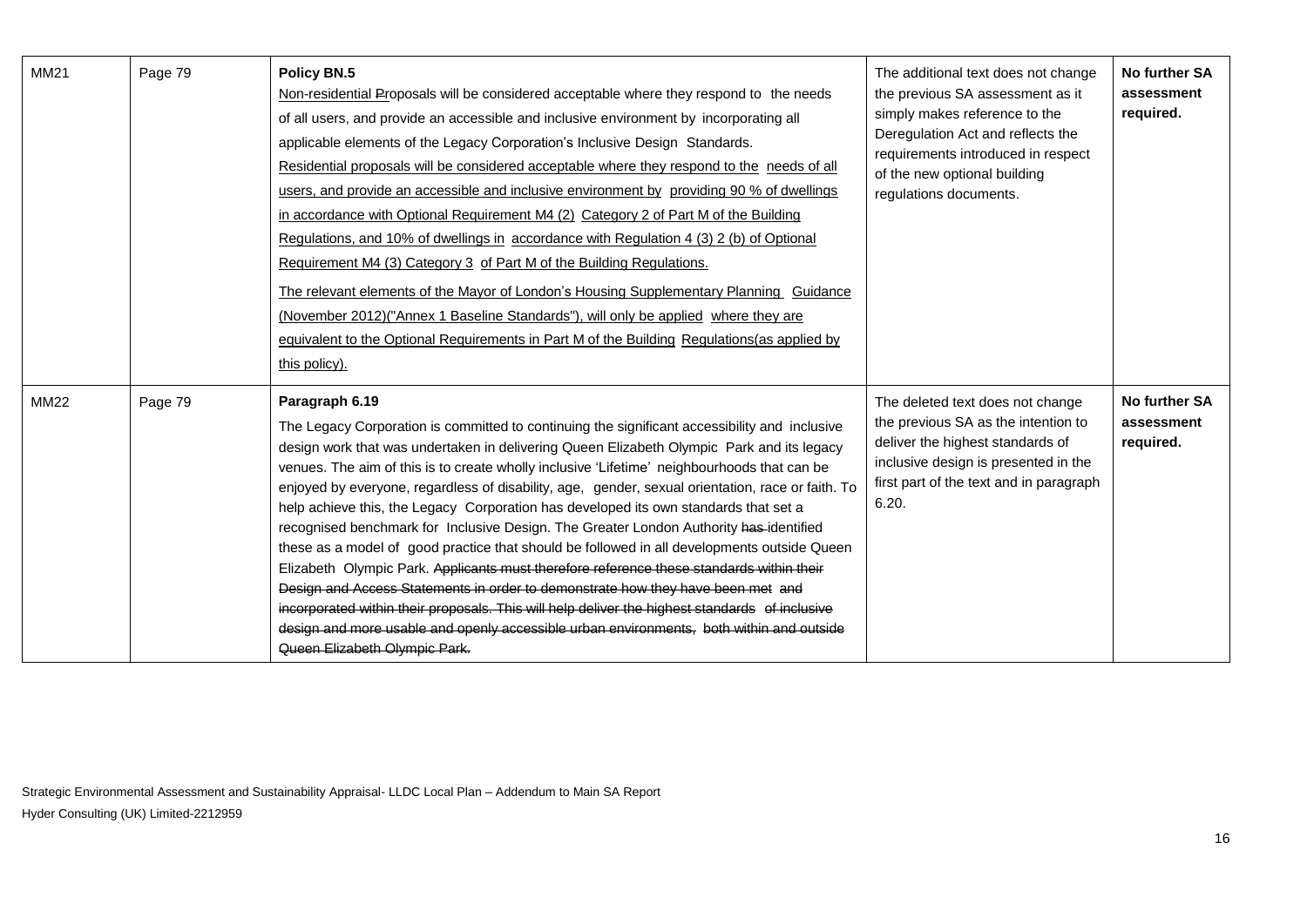| MM23 | Page 80 | Paragraph 6.20<br>In order to promote the creation of inclusive places, developers will be encouraged to engage<br>with the individuals who will use those places when designing their proposals. Applicants for<br>non-residential development must reference the Legacy Corporation's Inclusive Design<br>Standards within their Design and Access Statements in order to demonstrate how they have<br>been met and incorporated within their proposals. Applicants for residential development<br>must reference Category 2 and Category 3 Optional Requirements within their Design and<br>Access statements in order to demonstrate how they have been met and incorporated, and<br>are encourage to also reference the Legacy Corporation's Inclusive Design Standard. This<br>will help deliver the highest standards of inclusive design and more usable and openly<br>accessible urban environments, both within and outside Queen Elizabeth Olympic Park. | The additional text would not have<br>implications on the previous SA as it<br>only moves the text from paragraph<br>6.19 to 6.20 and provides further<br>clarifications on the design<br>requirements for non-residential and<br>residential developments. | No further SA<br>assessment<br>required. |
|------|---------|---------------------------------------------------------------------------------------------------------------------------------------------------------------------------------------------------------------------------------------------------------------------------------------------------------------------------------------------------------------------------------------------------------------------------------------------------------------------------------------------------------------------------------------------------------------------------------------------------------------------------------------------------------------------------------------------------------------------------------------------------------------------------------------------------------------------------------------------------------------------------------------------------------------------------------------------------------------------|-------------------------------------------------------------------------------------------------------------------------------------------------------------------------------------------------------------------------------------------------------------|------------------------------------------|
| MM24 | Page 81 | <b>BN.7(3)</b><br>Aligning with Lee Valley Regional Park, Lea River Park and Leaway area                                                                                                                                                                                                                                                                                                                                                                                                                                                                                                                                                                                                                                                                                                                                                                                                                                                                            | The additional text would not change<br>the previous SA as it simply clarifies<br>how the SA objectives will be<br>achieved but the role and importance<br>of local open space remains the<br>same.                                                         | No further SA<br>assessment<br>required. |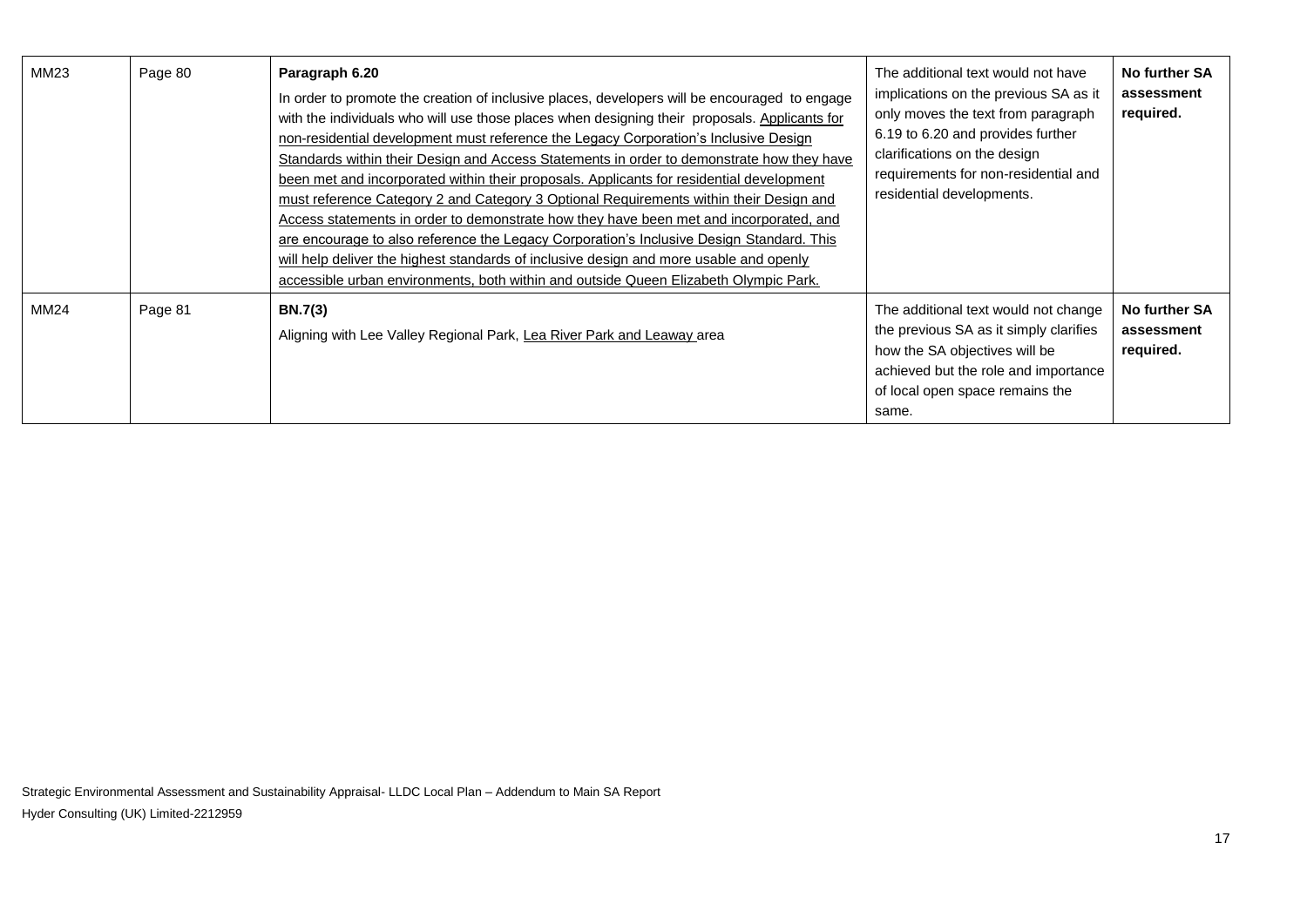| MM25 | Page 89 | Policy BN.10: Proposals for tall buildings<br>Proposals for tall buildings will be considered acceptable where they:                                                                                                                                                                                                                | The additional wording in the Policy<br>would not change the previous SA                                        | No further SA<br>assessment |
|------|---------|-------------------------------------------------------------------------------------------------------------------------------------------------------------------------------------------------------------------------------------------------------------------------------------------------------------------------------------|-----------------------------------------------------------------------------------------------------------------|-----------------------------|
|      |         | 1. Exhibit outstanding architecture and incorporate high-quality materials, finishes and<br>details                                                                                                                                                                                                                                 | as it simply clarifies the policy<br>approach and ensures consistency<br>with other policies in the Local Plan. | required.                   |
|      |         | 2. Respect the scale and grain of their context<br>3. Relate well to street widths and make a positive contribution to the streetscape                                                                                                                                                                                              |                                                                                                                 |                             |
|      |         | 4. Generate an active street frontage<br>5. Provide accessible public space within their curtilage                                                                                                                                                                                                                                  |                                                                                                                 |                             |
|      |         | 6. Incorporate sufficient communal space<br>7. Contribute to defining public routes and spaces<br>8. Promote legibility                                                                                                                                                                                                             |                                                                                                                 |                             |
|      |         | 9. Create new or enhance existing views, vistas and sightlines                                                                                                                                                                                                                                                                      |                                                                                                                 |                             |
|      |         | 10. Preserve or enhance heritage assets and the views to/from these, and contribute<br>positively to the setting of heritage assets, including conservation areas. Proposals for tall<br>buildings that are likely to have a significant adverse impact on one or more of the<br>following will be refused-considered unacceptable: |                                                                                                                 |                             |
|      |         | 11. Micro-climatic conditions (specifically down-draughts and lateral winds over public<br>spaces)                                                                                                                                                                                                                                  |                                                                                                                 |                             |
|      |         | 12. Amenity: Impacts to the surrounding area (including open spaces and other buildings<br>and waterways) that relate to:                                                                                                                                                                                                           |                                                                                                                 |                             |
|      |         | Overlooking                                                                                                                                                                                                                                                                                                                         |                                                                                                                 |                             |
|      |         | Daylight                                                                                                                                                                                                                                                                                                                            |                                                                                                                 |                             |
|      |         | Overshadowing                                                                                                                                                                                                                                                                                                                       |                                                                                                                 |                             |
|      |         | Light spill/reflection                                                                                                                                                                                                                                                                                                              |                                                                                                                 |                             |
|      |         | <b>Wider amenity</b>                                                                                                                                                                                                                                                                                                                |                                                                                                                 |                             |
|      |         | 13. Existing views of landmarks, parkland, heritage assets, waterways, and views along<br>street corridors (in accordance with the policy on Protecting Key Views).                                                                                                                                                                 |                                                                                                                 |                             |
|      |         | Tall buildings should be located within the Centre boundaries outlined within this Local Plan.                                                                                                                                                                                                                                      |                                                                                                                 |                             |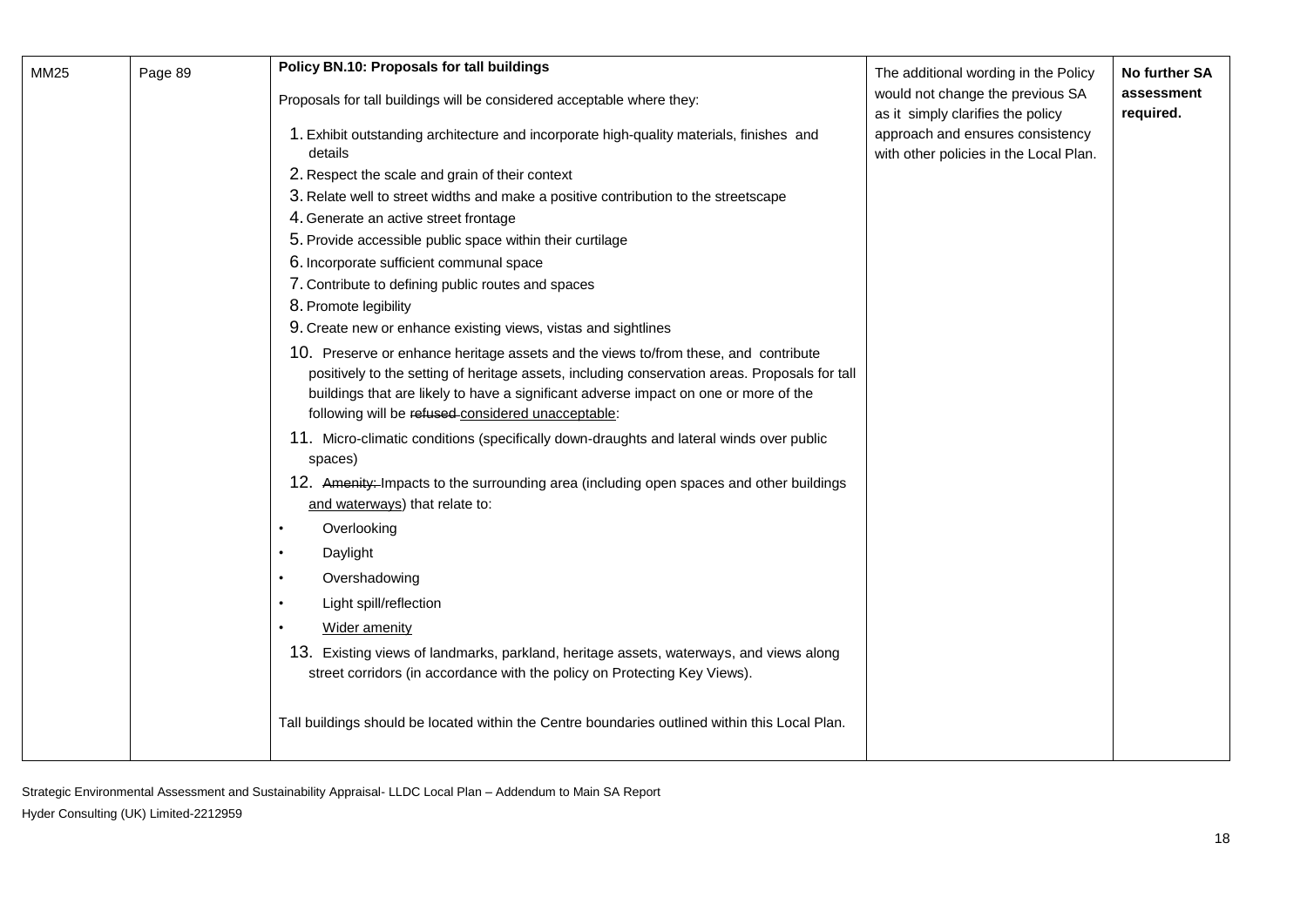|             |          | In order of hierarchy, these are:                                                                                                                                                                                                                                                                                                              |                                                                                                                                                                                                                           |                                                 |
|-------------|----------|------------------------------------------------------------------------------------------------------------------------------------------------------------------------------------------------------------------------------------------------------------------------------------------------------------------------------------------------|---------------------------------------------------------------------------------------------------------------------------------------------------------------------------------------------------------------------------|-------------------------------------------------|
|             |          | Stratford Town Metropolitan Centre (parts within the Legacy Corporation Area)<br>Extension<br><b>Bromley-by-Bow District Centre</b><br>Hackney Wick Neighbourhood Centre                                                                                                                                                                       |                                                                                                                                                                                                                           |                                                 |
|             |          | <b>Pudding Mill Local Centre</b><br>$\bullet$                                                                                                                                                                                                                                                                                                  |                                                                                                                                                                                                                           |                                                 |
|             |          | East Village Local Centre<br>Tall buildings are defined by the Legacy Corporation as those that are higher than a Sub<br>Area's prevailing or generally expected height as set out in this plan.<br>Proposals for tall buildings outside the Centre boundaries will be assessed against Criteria 1-<br>13 of Policy BN.10.                     |                                                                                                                                                                                                                           |                                                 |
|             |          | Cross-reference to policies: BN.1; BN.2; BN.4; BN.9; BN.16<br>Sub Area Policies: 1.2; 1.4; 1.6; 3.1; 4.4                                                                                                                                                                                                                                       |                                                                                                                                                                                                                           |                                                 |
|             |          | London Plan policy: 7.7                                                                                                                                                                                                                                                                                                                        |                                                                                                                                                                                                                           |                                                 |
|             |          | Prevailing or generally expected heights for each sub area are defined within Policy 1.6<br>(page x); Table 8 (page x); Policy 3.1 (page x); Paragraph 12.5 (page x); and Table 8a<br><u>(page x).</u>                                                                                                                                         |                                                                                                                                                                                                                           |                                                 |
| MM26        | Page 94  | Policy BN.13<br>Insert fourth bullet: Take account of the impacts from any existing consented hazardous<br>substances installation                                                                                                                                                                                                             | The inserted text would not change<br>the previous SA assessment as it<br>simply inserts the bullet point in the<br>correct place of the Local Plan (new<br>bullet point incorrectly shown as<br>BN.11 rather than BN.13. | No further SA<br>assessment<br>required.        |
| <b>MM27</b> | Page 103 | Policy IN.1<br>to be located. Where Possible, the Legacy Corporation will require new telecommunications<br>and radio equipment to be located on existing masts, buildings and other structures to<br>minimise the number of installations, unless the need for a new site has been justified. rather<br>than having new stand-alone equipment | The amendments in the text would<br>not change the previous SA as it<br>simply reflects NPPF more<br>accurately.                                                                                                          | <b>No further SA</b><br>assessment<br>required. |

Strategic Environmental Assessment and Sustainability Appraisal- LLDC Local Plan – Addendum to Main SA Report

Hyder Consulting (UK) Limited-2212959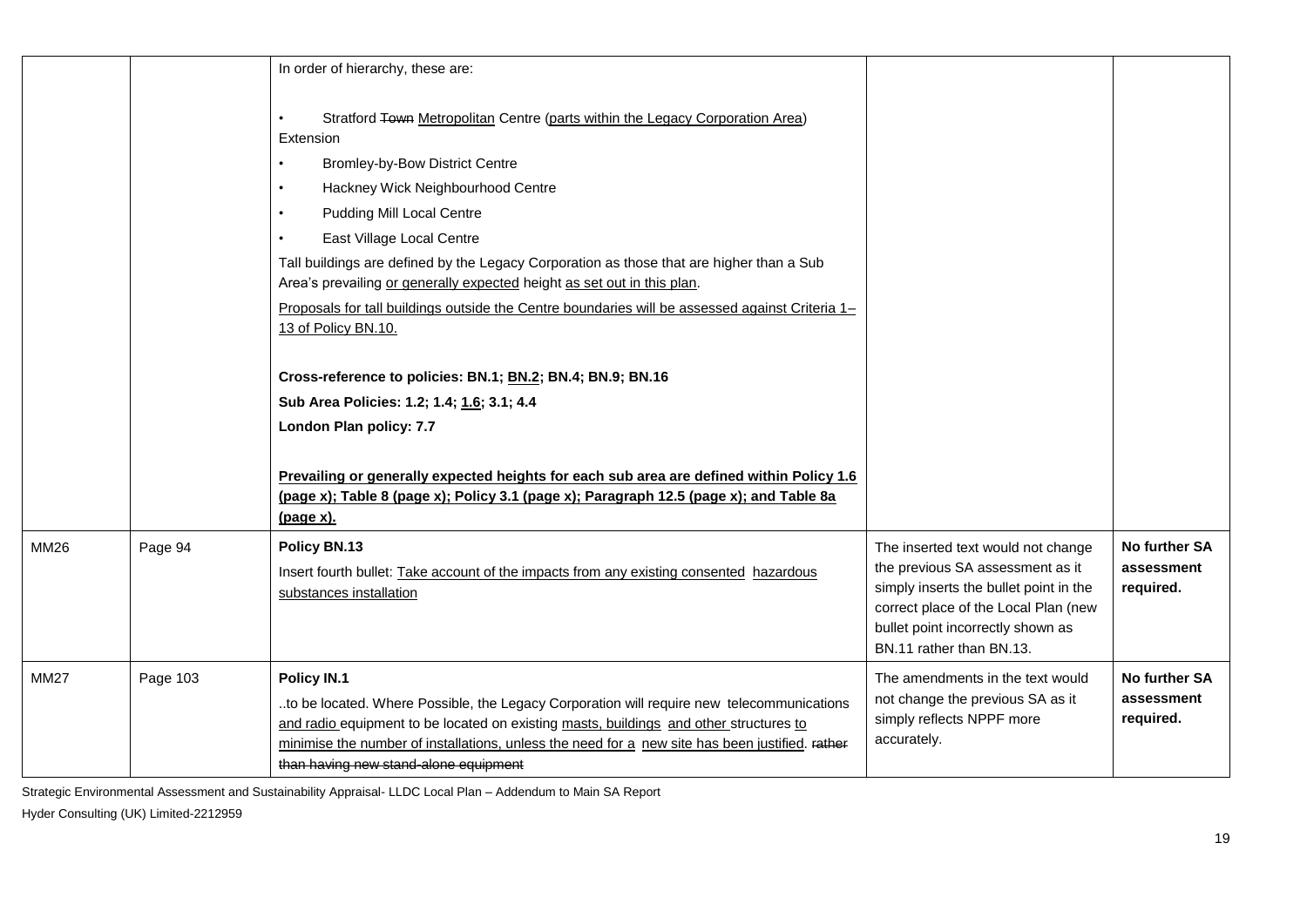| <b>MM28</b> | Page 105 | Insert before paragraph 7.6<br>It is acknowledged that the LLDC as a planning authority relies on waste facilities outside its<br>area to manage waste generated within its area and the Local Plan assumes this pattern will<br>continue. Similarly, the surrounding boroughs may rely on waste facilities in the LLDC area.                                                                                                                                                                                                                                                                                                               | The additional text before paragraph<br>7.6 only provides clarification with<br>regard to the waste<br>authorities/facilities for the Legacy<br>Corporation area. The findings of the<br>SA of Policy IN.1 however would not<br>change. | No further SA<br>assessment<br>required. |
|-------------|----------|---------------------------------------------------------------------------------------------------------------------------------------------------------------------------------------------------------------------------------------------------------------------------------------------------------------------------------------------------------------------------------------------------------------------------------------------------------------------------------------------------------------------------------------------------------------------------------------------------------------------------------------------|-----------------------------------------------------------------------------------------------------------------------------------------------------------------------------------------------------------------------------------------|------------------------------------------|
| <b>MM29</b> | Page 105 | Paragraph 7.6<br>The Legacy Corporation is the waste planning authority for its area by virtue of its role as a<br>planning authority. The Four Boroughs have responsibility for waste planning authorities for<br>the Legacy Corporation area are the four Boroughs (Hackney, Newham, Tower Hamlets and<br>Waltham Forest) within the remainder of their area. Each borough has, or will have within the<br>lifetime of this Local Plan, an adopted waste plan or waste planning policies. The adopted<br>The Legacy Corporation will work closely with these two Boroughs the North London<br>Boroughs and other key stakeholders to make | The amendments only provide<br>clarification with regard to the waste<br>authorities/facilities for the Legacy<br>Corporation area. The findings of the<br>SA of Policy IN.1 however would not<br>change.                               | No further SA<br>assessment<br>required. |
| MM30        | Page 105 | Paragraph 7.7<br>The London Plan identifies waste apportionment targets  However, the Legacy Corporation<br>will cooperate with the four Boroughs in seeking to meet the Borough apportionment targets<br>and strategy for waste. When determining planning applications, these targets However,<br>the Legacy Corporation will cooperate with the four Boroughs, the GLA and TfL in seeking to<br>meet the Borough apportionment targets and strategy for waste. When determining planning<br>applications, these targets                                                                                                                  | The additional wording only provides<br>clarification with regard to the waste<br>management in the Legacy<br>Corporation area. The findings of the<br>SA of Policy IN.1 however would not<br>change.                                   | No further SA<br>assessment<br>required. |
| <b>MM31</b> | Page 111 | Policy T.3<br>Add 'and' after point 5                                                                                                                                                                                                                                                                                                                                                                                                                                                                                                                                                                                                       | Clarification - the previous SA would<br>not change.                                                                                                                                                                                    | No further SA<br>assessment<br>required. |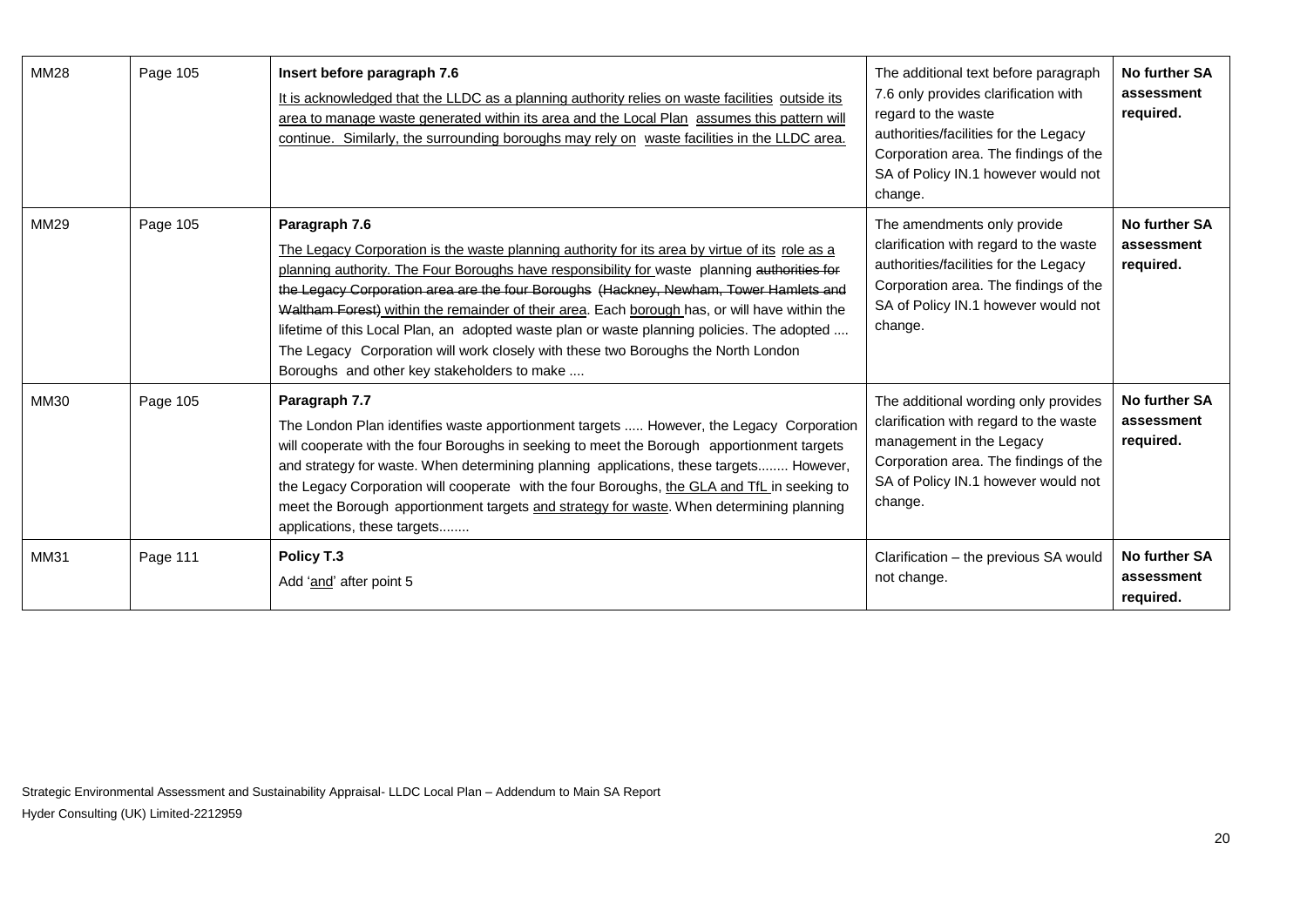| MM32 | Page 112 | Policy T.4 (6) (8) (9)<br>Bullet 6- Require new developments to include on site spaces or satisfactory<br>arrangements for car clubs, facilities for electric vehicle charging and stands for cycle<br>hire, as where appropriate.'<br>Bullet 8: Require new developments to use target-based Travel Plans to encourage smarter<br>travel, incentivised through S106 Agreements.' | The additional wording would not<br>change the previous SA assessment<br>as it simply clarifies how sustainable<br>transport will be promoted; however<br>the intention and previous SA<br>findings remain the same. | No further SA<br>assessment<br>required. |
|------|----------|-----------------------------------------------------------------------------------------------------------------------------------------------------------------------------------------------------------------------------------------------------------------------------------------------------------------------------------------------------------------------------------|----------------------------------------------------------------------------------------------------------------------------------------------------------------------------------------------------------------------|------------------------------------------|
|      |          | Bullet 9: Encourage the use of the waterways in the area for transport and leisure and the<br>towpaths as routes for pedestrians and cyclists, as appropriate, managing any potential<br>conflict through design.                                                                                                                                                                 |                                                                                                                                                                                                                      |                                          |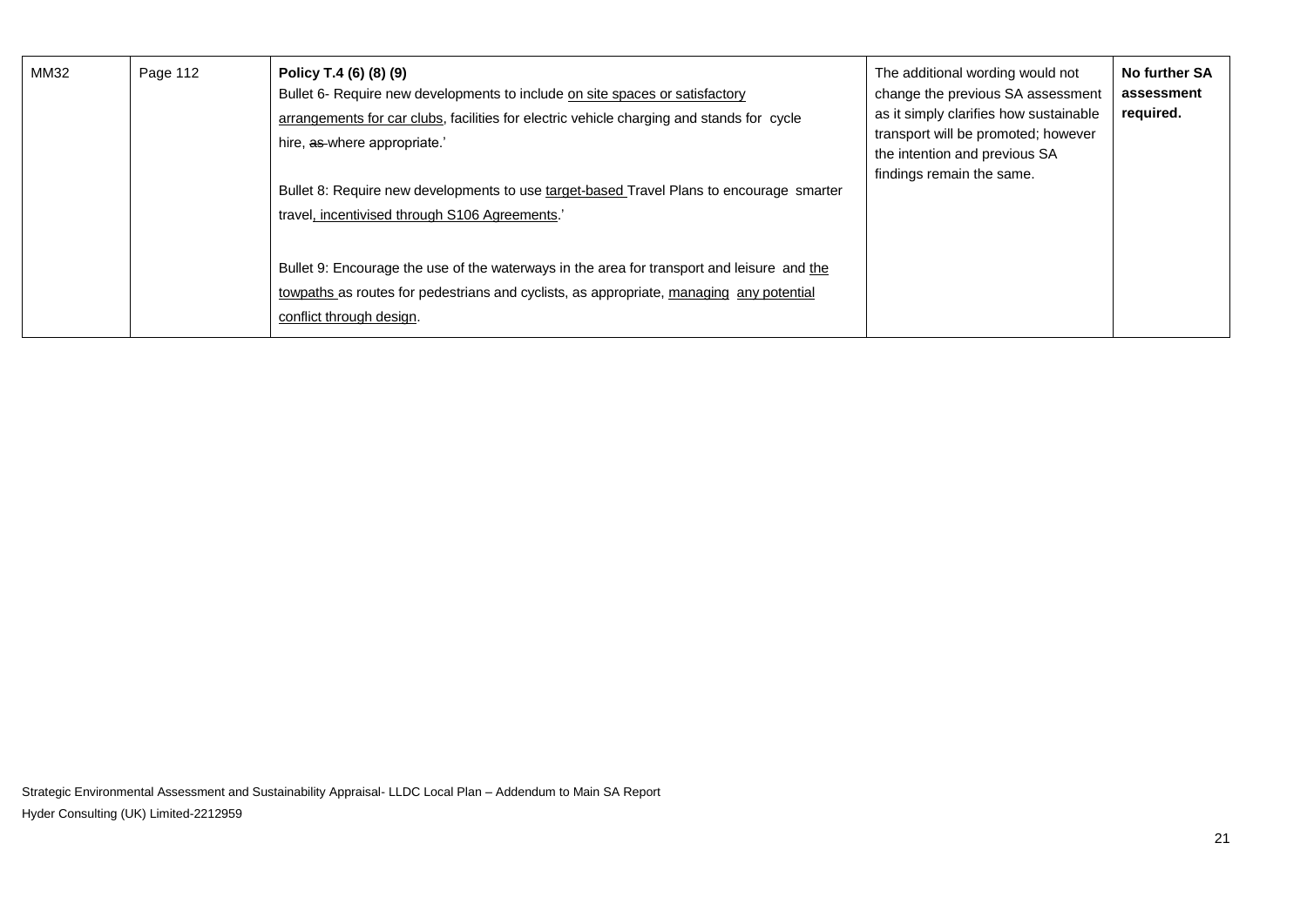| <b>MM33</b> | Page 116 | Figure 24<br>Note- For all changes made within Figure 24, corresponding changes will also be made<br>to Figure 28 (page 155), Figure 32 (page 180), Figure 34 (page 194) and Figure 36 (page<br>211). See LD/33 map.          | Correction in figures - the previous<br>SA would not change as the<br>intention to enhance pedestrian and<br>cycle connectivity remains the same.     | <b>No further SA</b><br>assessment<br>required. |
|-------------|----------|-------------------------------------------------------------------------------------------------------------------------------------------------------------------------------------------------------------------------------|-------------------------------------------------------------------------------------------------------------------------------------------------------|-------------------------------------------------|
|             |          | Change within the Principal Connection Improvement circle, and solid red line<br>1.<br>within SA1.1 and SA1.3 to key connections to be enhanced (off-road)<br>Place principal connection improvement over Old Ford link<br>2. |                                                                                                                                                       |                                                 |
|             |          | 3.<br>Change central and right connection over the Hertford Union to key connection to be<br>enhanced 'off-road' within the Principal Connection Improvement circle                                                           |                                                                                                                                                       |                                                 |
|             |          | Delete key connection to be enhanced (on-road) within SA1.7<br>4.                                                                                                                                                             |                                                                                                                                                       |                                                 |
|             |          | 5.<br>Amend area at southern SA1.7 to key connection to be enhanced (on-road)                                                                                                                                                 |                                                                                                                                                       |                                                 |
|             |          | 6.<br>Change within the Principal Connection Improvement to key connections to be<br>enhanced (off-road) at crossing south of Roach Road                                                                                      |                                                                                                                                                       |                                                 |
|             |          | 7.<br>Delete area of key connections to be enhanced (on road) at the south of SA1.8.                                                                                                                                          |                                                                                                                                                       |                                                 |
|             |          | Add new circle to connection across A12 by Bromley by Bow Station<br>8.                                                                                                                                                       |                                                                                                                                                       |                                                 |
|             |          | 9.<br>Extend Key Connections to be Enhanced eastwards towards river within SA4.3                                                                                                                                              |                                                                                                                                                       |                                                 |
|             |          | Amend two thick horizontal lines across SA4.1 to Key Connection to be enhanced (on-<br>10.<br>road)                                                                                                                           |                                                                                                                                                       |                                                 |
|             |          | Amend three Principal Connection Improvements within SA4.1 and SA4.2 to show<br>11.<br>within the circles that they are Key connections to be enhanced (off- road)                                                            |                                                                                                                                                       |                                                 |
|             |          | Amend to include a footpath on the south side of Bow Back River as Key connection<br>12.<br>(off-road)                                                                                                                        |                                                                                                                                                       |                                                 |
|             |          | 13.<br>Amend routes around stadium to continue Key Connections (off-Road)                                                                                                                                                     |                                                                                                                                                       |                                                 |
|             |          | 14.<br>Change connection along Wansbeck Road from the Monier Road roundabout to<br>Rothbury Road to key connection to be enhanced (on-road)                                                                                   |                                                                                                                                                       |                                                 |
| <b>MM34</b> | Page 122 | Policy T.10                                                                                                                                                                                                                   | The additional text would not change                                                                                                                  | No further SA                                   |
|             |          | biodiversity and drainage functions, potential conflicts between user groups and impact on<br>navigation and river regime.                                                                                                    | the previous SA as it simply provides<br>clarifications with regard to potential<br>increase in river use and<br>navigational risk assessment issues. | assessment<br>required.                         |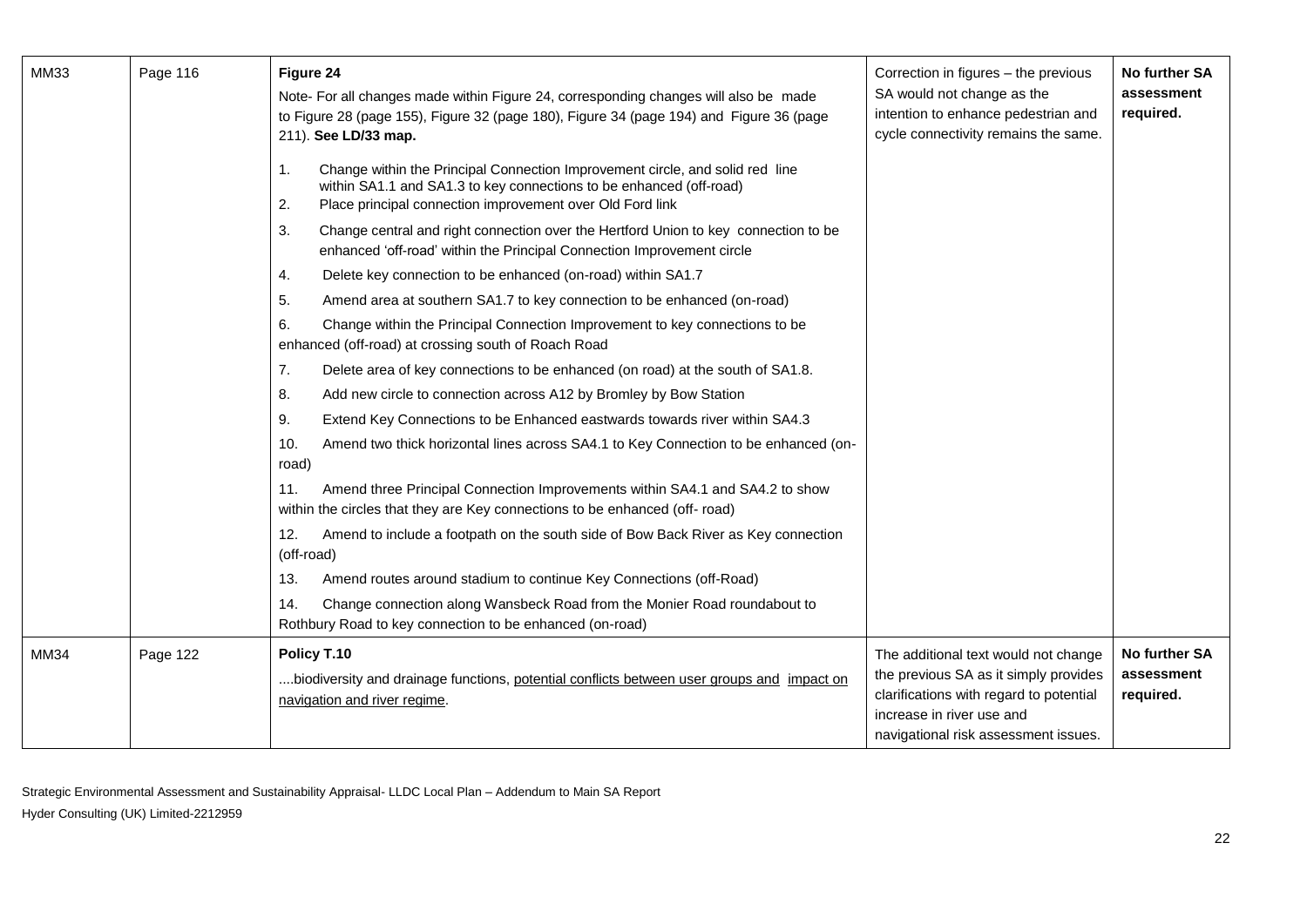| MM35        | Page 122 | Policy T.10<br>Where appropriate, and to help facilitate projects such as the Leaway, the Legacy Corporation<br>will require development proposals to provide new or improved access along the waterways<br>and improvements to towpaths and footpaths, and facilitate the introduction of a range of<br>moorings and other waterway -related infrastructure where these do not compromise the<br>other functions of those waterways.                                                                                                                                                                                                                                                                                                                                                                             | The intention of the policy remains<br>the same, previous SA findings<br>would not change.                                                                                                                                                               | No further SA<br>assessment<br>required.        |
|-------------|----------|-------------------------------------------------------------------------------------------------------------------------------------------------------------------------------------------------------------------------------------------------------------------------------------------------------------------------------------------------------------------------------------------------------------------------------------------------------------------------------------------------------------------------------------------------------------------------------------------------------------------------------------------------------------------------------------------------------------------------------------------------------------------------------------------------------------------|----------------------------------------------------------------------------------------------------------------------------------------------------------------------------------------------------------------------------------------------------------|-------------------------------------------------|
| <b>MM36</b> | Page 130 | Policy S.3<br>Add text to third paragraph: "Applications for major development should demonstrate that<br>opportunities to connect to existing energy networks in the Legacy Corporation area or<br>construct and connect to new energy networks, and to facilitate connections from existing<br>development to those networks, have been maximised through provision of localised<br>network connections and through provision of heat and cooling network infrastructure<br>within buildings, where it is viable to do so."<br>Correct last sentence of policy to read: "Proposals for new development, including bridges, will<br>be required to demonstrate that provision is included to accommodate utilities networks,<br>including where appropriate, heat and, where appropriate cooling network pipes." | The additional wording would not<br>change the previous SA as it only<br>clarifies the applicability to<br>connections to existing development.                                                                                                          | <b>No further SA</b><br>assessment<br>required. |
| <b>MM37</b> | Page 133 | Policy S.4<br>(Last paragraph) Residential development proposals will be required to demonstrate that they<br>will be capable of achieving at least a Code for Sustainable Homes Level 4 score (or any<br>future nationally recognised equivalent). Non- domestic space within development will be<br>required to demonstrate that it is capable of achieving a minimum of BREEAM 2011 Very<br>Good, while achieving a maximum score for water use (or an equivalent in any future<br>nationally recognised assessment scheme)."                                                                                                                                                                                                                                                                                  | The reason for change is to reflect<br>Deregulation Act and the new<br>National Described/optional<br>standards. The previous SA would<br>not change as design standards for<br>residential developments are<br>specified in other policies of the plan. | No further SA<br>assessment<br>required.        |
| <b>MM38</b> | Page 134 | Policy S.5<br>(Second paragraph) Proposals for major development will be expected to demonstrate that<br>they maximise opportunities to reduce water demand and use. Where feasible and viable, for<br>domestic use it should be demonstrated that those measures are capable of achieving a<br>design standard of water use of less than 405 110 litres per person per day (including an<br>external water use of 5 litres of water per person per day).                                                                                                                                                                                                                                                                                                                                                         | The previous SA would not change<br>as the amendments simply provide<br>more accuracy in order to reflect the<br>Deregulation Act and the new<br>National Described/optional<br>standards.                                                               | <b>No further SA</b><br>assessment<br>required. |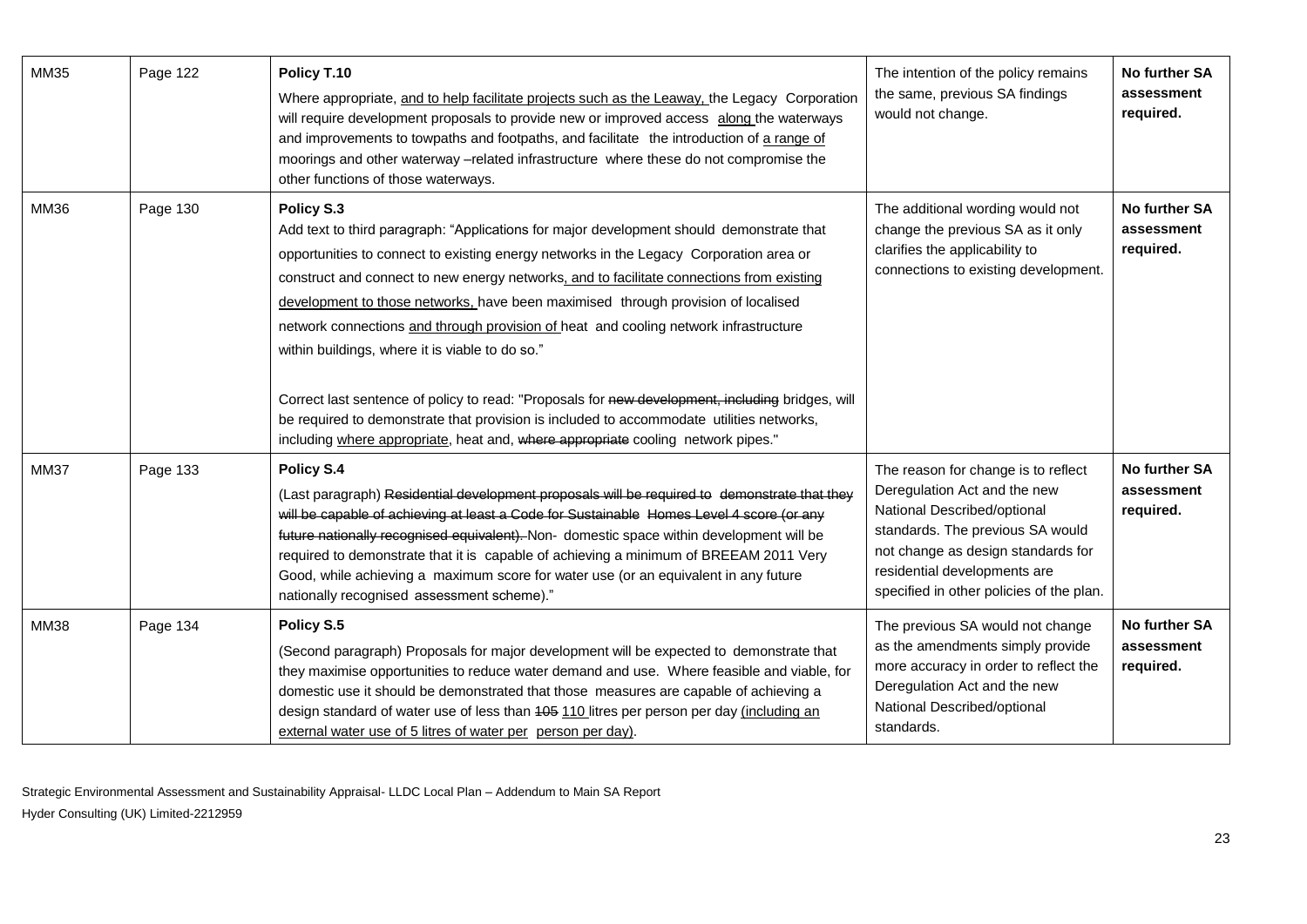| MM39        | Page 139 | Policy S.8<br>setting living accommodation finished floor levels 300mm above the predicted flood level for<br>the 1 in 100 chance in any year including an allowance for climate change                                                                                                                                                                                                                                                                                                                                                                                                                                            | The intention of Policy S8 Flood risk<br>and sustainable drainage measures<br>remains the same. The additional<br>text simply provides more details as<br>to how the SA objective To protect<br>and enhance the quality of water<br>features and resources and reduce<br>the risk of flooding will be achieved.  | <b>No further SA</b><br>assessment<br>required. |
|-------------|----------|------------------------------------------------------------------------------------------------------------------------------------------------------------------------------------------------------------------------------------------------------------------------------------------------------------------------------------------------------------------------------------------------------------------------------------------------------------------------------------------------------------------------------------------------------------------------------------------------------------------------------------|------------------------------------------------------------------------------------------------------------------------------------------------------------------------------------------------------------------------------------------------------------------------------------------------------------------|-------------------------------------------------|
| <b>MM40</b> | Page 140 | Policy S.8<br>Add following to first sentence of final paragraph within the policy:<br>" can be shown that sustainable drainage methods are not feasible in that location,<br>particularly in areas where a localised surface water drainage problem has been identified<br>within a Surface Water Management Plan (including potential flooding from sewers)" (See<br>Also appended Statement of Common Ground between the Environment Agency and Legacy<br>Corporation, introducing a further recommended minor change to Policy S8)"                                                                                            | Whilst the additional wording clarifies<br>what the potential sources of<br>flooding might be, the intention of the<br>policy remain the same and the<br>previous SA assessment would not<br>change significantly.                                                                                               | No further SA<br>assessment<br>required.        |
| <b>MM41</b> | Page 151 | Policy 1.1 (3)<br>Restore and reuse buildings of heritage value assets for employment or other uses.                                                                                                                                                                                                                                                                                                                                                                                                                                                                                                                               | The amendment would not change<br>the previous SA as it only corrects<br>the wording to ensure consistency<br>throughout the plan.                                                                                                                                                                               | No further SA<br>assessment<br>required.        |
| <b>MM42</b> | Page 151 | <b>Strategic Links</b><br>Safeguarding the Bow Midland West Rail site for rail use and promoting access to the<br>surrounding road network. Further south in Fish Island, there is a Strategic Industrial Location<br>(SIL) designation that incorporates the safeguarded Bow Midland West Rail site (as identified<br>on the Policies Map). New development should not adversely affect existing businesses and<br>should be designed to take account of their existence and their existing and future operational<br>requirements, particularly where those businesses are located within the designated<br>employment clusters. | The additional wording strengthens<br>the role of the existing businesses<br>which will offer benefits with regard<br>to SA objectives To encourage<br>sustainable economic growth,<br>inclusion and business development<br>and To increase employment<br>opportunities for all residents in the<br>local area. | No further SA<br>assessment<br>required.        |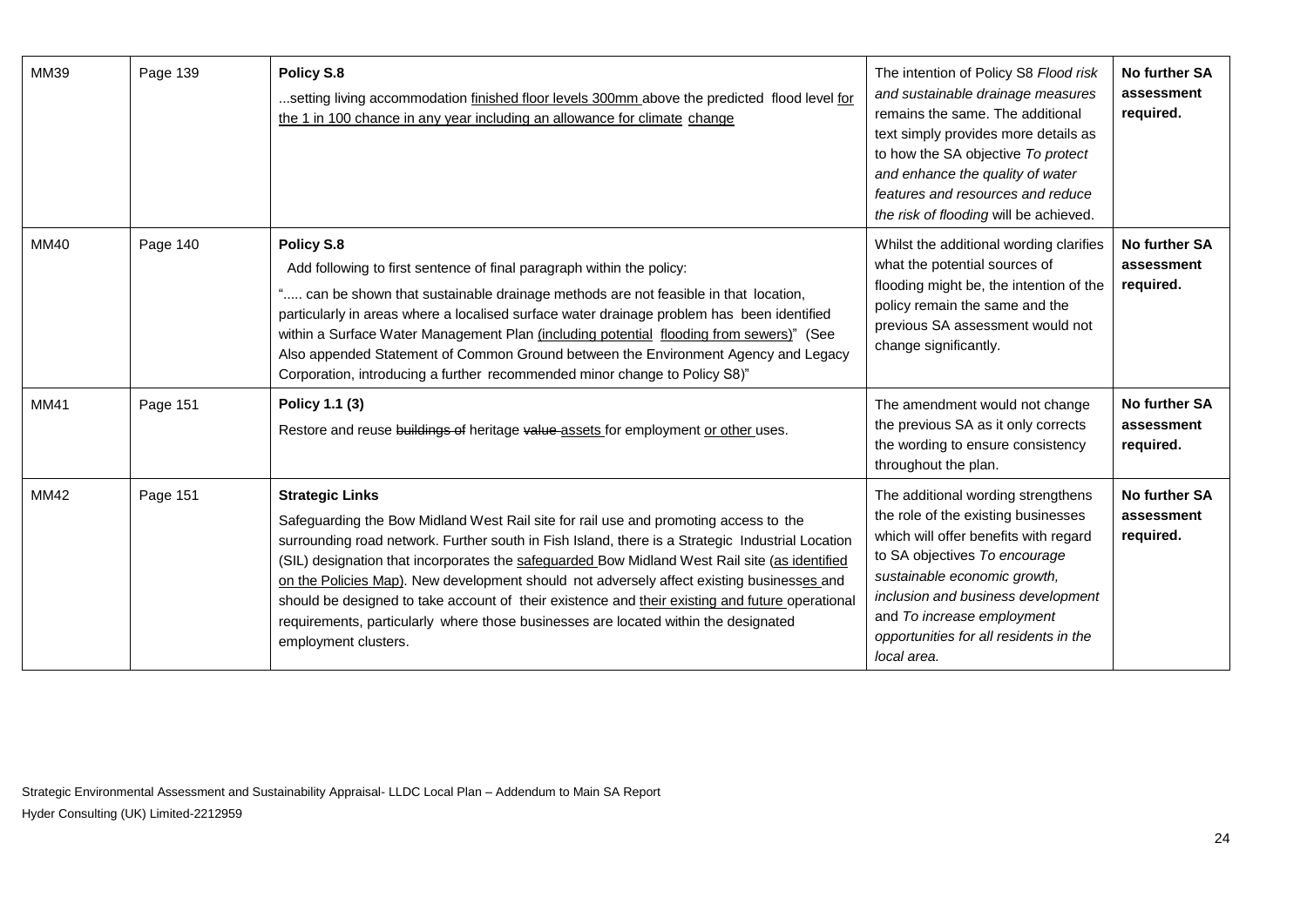| MM43        | Page 151     | Paragraph 10.3<br>Flooding: Parts of Hackney Wick and Fish Island are at risk of fluvial flooding from the River<br>Lee Navigation. To ensure future growth in this area is sustainable, development proposals<br>will need to incorporate appropriate flood mitigation measures in accordance with Policy S.8<br>and the quidance within the most up to date strategic flood risk assessments for this area (see<br>evidence base list at page 141 for the current assessments) and the most up to date flood<br>modelling held by the Environment Agency. | The additional text would result in<br>direct benefits with regard to SA<br>objective To protect and enhance the<br>quality of water features and<br>resources and reduce the risk of<br>flooding and To limit and adapt to<br>climate change. It also strengthens<br>the role of Policy S.8. | No further SA<br>assessment<br>required.        |
|-------------|--------------|-------------------------------------------------------------------------------------------------------------------------------------------------------------------------------------------------------------------------------------------------------------------------------------------------------------------------------------------------------------------------------------------------------------------------------------------------------------------------------------------------------------------------------------------------------------|-----------------------------------------------------------------------------------------------------------------------------------------------------------------------------------------------------------------------------------------------------------------------------------------------|-------------------------------------------------|
| <b>MM44</b> | Page 155     | Figure 29<br>Place principal connection improvement over Old Ford link; change central and right<br>connection over the Hertford Union to 'off-road'.<br>Amend to reflect changes made to Figure 24 (see number 89 above)                                                                                                                                                                                                                                                                                                                                   | Correction in Figure 29 to ensure<br>consistency with Figure 24 - the<br>previous SA would not change as<br>the intention to enhance pedestrian<br>and cycle connectivity remains the<br>same.                                                                                                | <b>No further SA</b><br>assessment<br>required. |
| MM45        | Page 161-218 | <b>Site allocations</b><br>Change title for all site allocations: Supporting development principles<br>Amendments to presentation of the site allocations to clarify policy text. All site allocation<br>boxes - remove grey background from all supporting text, keeping this only for the site<br>allocation policy box                                                                                                                                                                                                                                   | Clarification of the policy text and the<br>amendments in presentation would<br>not change the previous SA findings.                                                                                                                                                                          | No further SA<br>assessment<br>required.        |
| MM46        | Page 164     | <b>SA1.3</b><br>Amend site allocation text: "residential, creative and cultural uses., and a linear park."                                                                                                                                                                                                                                                                                                                                                                                                                                                  | The additional wording in the site<br>allocation text would not change the<br>previous SA as the effects from the<br>linear park have already been<br>assessed in the main SA report and<br>the reason for the modification is<br>correction.                                                 | No further SA<br>assessment<br>required.        |
| <b>MM47</b> | Page 164     | <b>SA1.3</b><br>Correction to bullet point 9: Development should preserve or enhance the setting of the<br>Conservation Area-and retain and reuse buildings of heritage value. These buildings should<br>anchor new routes, frontages and public spaces the Conservation Area-and where outside,<br>enhance its setting.                                                                                                                                                                                                                                    | The deleted text is moved in the next<br>bullet point, the previous SA<br>assessment would not change.                                                                                                                                                                                        | No further SA<br>assessment<br>required.        |

Strategic Environmental Assessment and Sustainability Appraisal- LLDC Local Plan – Addendum to Main SA Report

Hyder Consulting (UK) Limited-2212959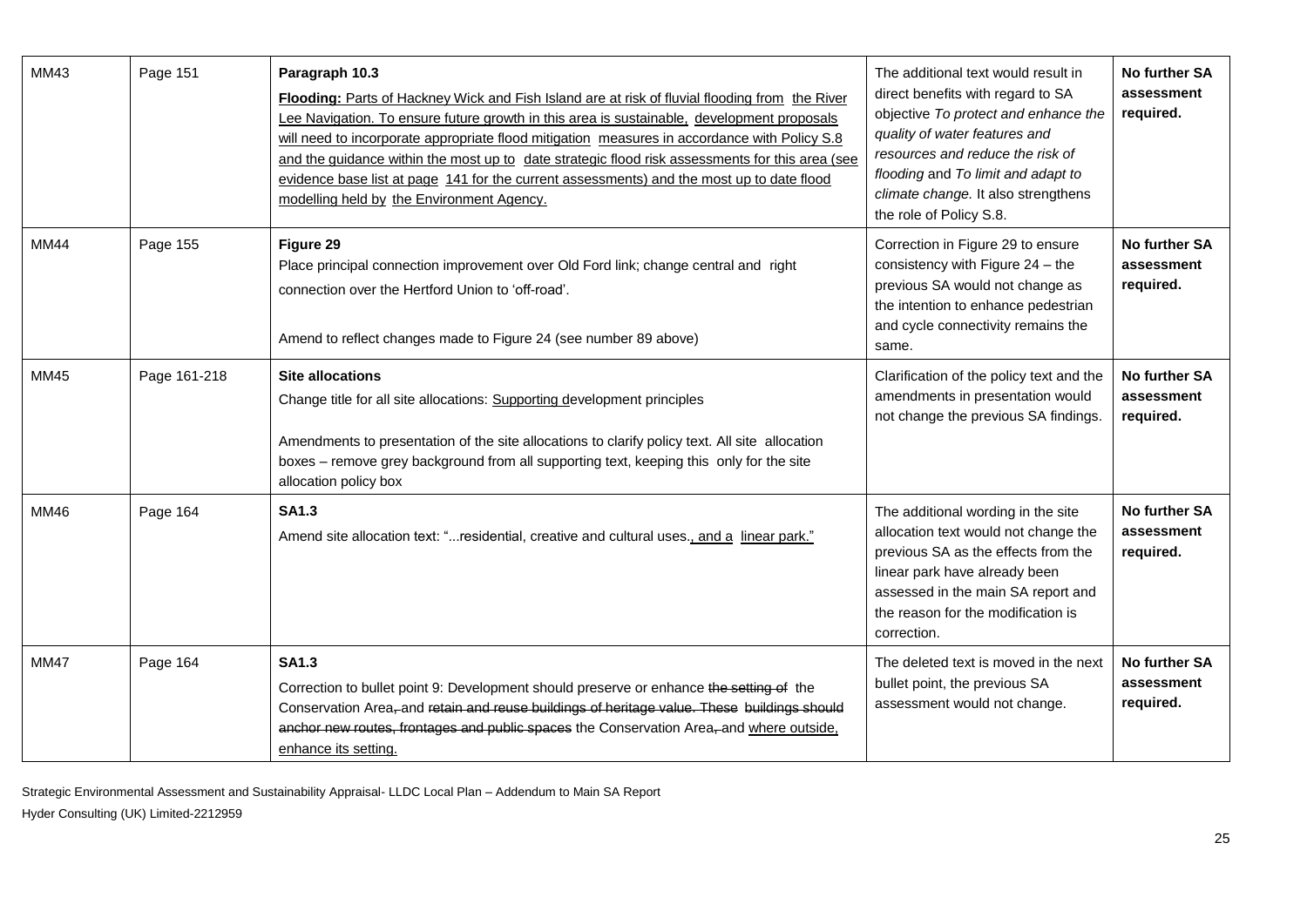| <b>MM48</b> | Page 164 | <b>SA1.3</b><br>Insert new bullet point: • Retain and reuse buildings of heritage value. These buildings should<br>anchor new routes, frontages and public spaces.                                                                                          | The inserted text is moved from the<br>previous bullet point, the SA findings<br>would not change.                                                                           | No further SA<br>assessment<br>required. |
|-------------|----------|-------------------------------------------------------------------------------------------------------------------------------------------------------------------------------------------------------------------------------------------------------------|------------------------------------------------------------------------------------------------------------------------------------------------------------------------------|------------------------------------------|
| MM49        | Page 166 | <b>SA1.5</b><br>Correct bullet point 3: ". Development should preserve or enhance the setting of the<br>Conservation Area"                                                                                                                                  | The amended text would not change<br>the previous SA findings as it only<br>aims to provide more accuracy in the<br>wording itself.                                          | No further SA<br>assessment<br>required. |
| <b>MM50</b> | Page 167 | <b>SA1.6</b><br>Correction to site allocation text: "medium density residential development incorporating<br>public open space"                                                                                                                             | The amended text would not change<br>the previous SA findings as it only<br>provides more clarity and accuracy<br>in the wording itself.                                     | No further SA<br>assessment<br>required. |
| <b>MM51</b> | Page 167 | <b>SA1.6</b><br>Correction to bullet point 6 • Building heights must provide a transition from a maximum<br>frontage height of six storeys along the Hertford Union Canal down to four to six five-storeys<br>along Wyke Road.                              | The changes in the text aim to<br>ensure correct wording and would<br>not change the previous SA<br>assessment.                                                              | No further SA<br>assessment<br>required. |
| <b>MM52</b> | Page 168 | <b>SA1.7</b><br>Amend site allocation text: "Employment cluster and comprehensive, phased mixed-use<br>development, including residential, employment, retail, leisure and community floorspace<br>(incorporating a new primary school and two nurseries)." | The additional wording in the site<br>allocation text has already been<br>assessed as part of the development<br>principles. The previous SA<br>assessment would not change. | No further SA<br>assessment<br>required. |
| <b>MM53</b> | Page 169 | <b>SA1.8</b><br>Amend site allocation text: "Comprehensive, phased mixed-use development., including<br>residential, employment, retail and community floorspace (incorporating a new primary school,<br>nursery, health centre and library)."              | The additional wording in the site<br>allocation text has already been<br>assessed as part of the development<br>principles. The previous SA<br>assessment would not change. | No further SA<br>assessment<br>required. |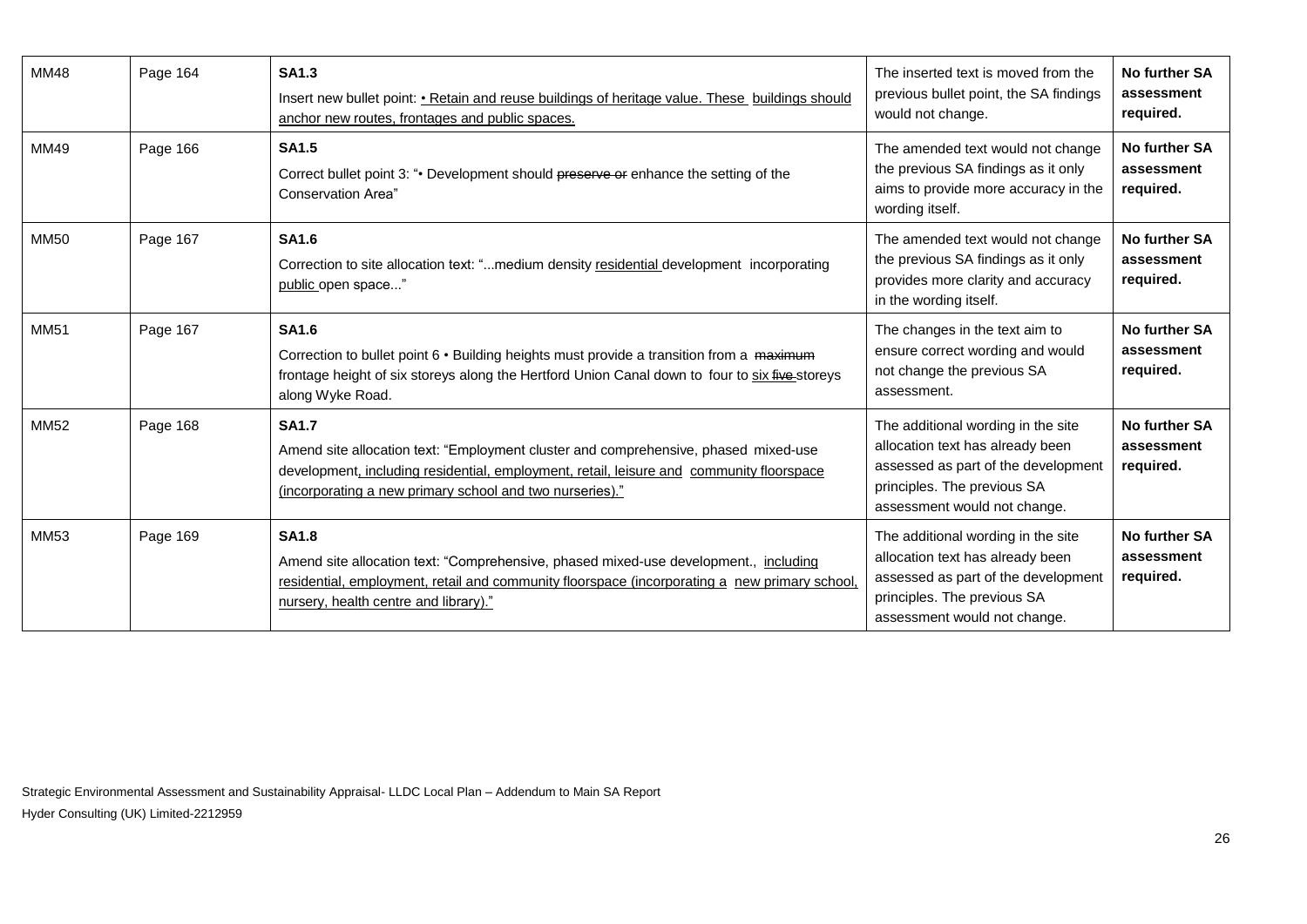| <b>MM54</b> | Page 181 | Table 8: Prevailing heights in Sub Area 2                                                                                                                                                                                                                                                                                    |                                                                                                                                                                                        | The reason for change is correction                                                                                                                                                                                                                            | No further SA                                   |
|-------------|----------|------------------------------------------------------------------------------------------------------------------------------------------------------------------------------------------------------------------------------------------------------------------------------------------------------------------------------|----------------------------------------------------------------------------------------------------------------------------------------------------------------------------------------|----------------------------------------------------------------------------------------------------------------------------------------------------------------------------------------------------------------------------------------------------------------|-------------------------------------------------|
|             |          | Chobham Farm (see site allocation SA2.1)                                                                                                                                                                                                                                                                                     | 20 metres                                                                                                                                                                              | that would not change the previous<br>SA.                                                                                                                                                                                                                      | assessment<br>required.                         |
|             |          | Leyton Road North (area north of<br>Henritetta Street)                                                                                                                                                                                                                                                                       | 20 metres                                                                                                                                                                              |                                                                                                                                                                                                                                                                |                                                 |
|             |          | East Village (see Site Allocation SA2.2)                                                                                                                                                                                                                                                                                     | 20 metres, with higher elements on the<br>southern and northern edge 30 metres, with<br>tall buildings on undeveloped plots closest<br>to the boundary with the Metropolitan<br>Centre |                                                                                                                                                                                                                                                                |                                                 |
|             |          | <b>Chobham Manor</b> (see Site Allocation<br>SA2.3)                                                                                                                                                                                                                                                                          | 30 metres, with tall buildings on<br>undeveloped plots closest to the<br>boundary with the Metropolitan Centre<br>20 metres, with higher elements on the<br>southern and northern edge |                                                                                                                                                                                                                                                                |                                                 |
| <b>MM55</b> | Page 189 | Paragraph 12.5<br>Insert section heading: Prevailing height<br>Unless specific building heights are stipulated within Policy 3.1, within this Sub Area where<br>any development is proposed above the prevailing height of 30m from ground level, the Tall<br>Buildings policy (BN.10) will apply.                           |                                                                                                                                                                                        | The inserted text would not change<br>the previous SA assessment as it<br>only ensures consistency throughout<br>the plan.                                                                                                                                     | <b>No further SA</b><br>assessment<br>required. |
| <b>MM56</b> | Page 196 | <b>SA3.1</b><br>Potential for a A range of town centre uses and residential accommodation appropriate to the<br>scale and form of the Metropolitan Centre designation. The Ssite will form an extension to the<br>Town-Metropolitan Centre Boundary of Stratford with the eastern parcel providing access to<br>connections. | the town centre by a Link Bridge. Active uses shall be on the ground floor along enhanced key                                                                                          | The additional text would not change<br>the previous SA as it only provides<br>clarifications in the description but in<br>essence the additional wording has<br>been assessed as part of the<br>development principles listed in the<br>bullets points below. | No further SA<br>assessment<br>required.        |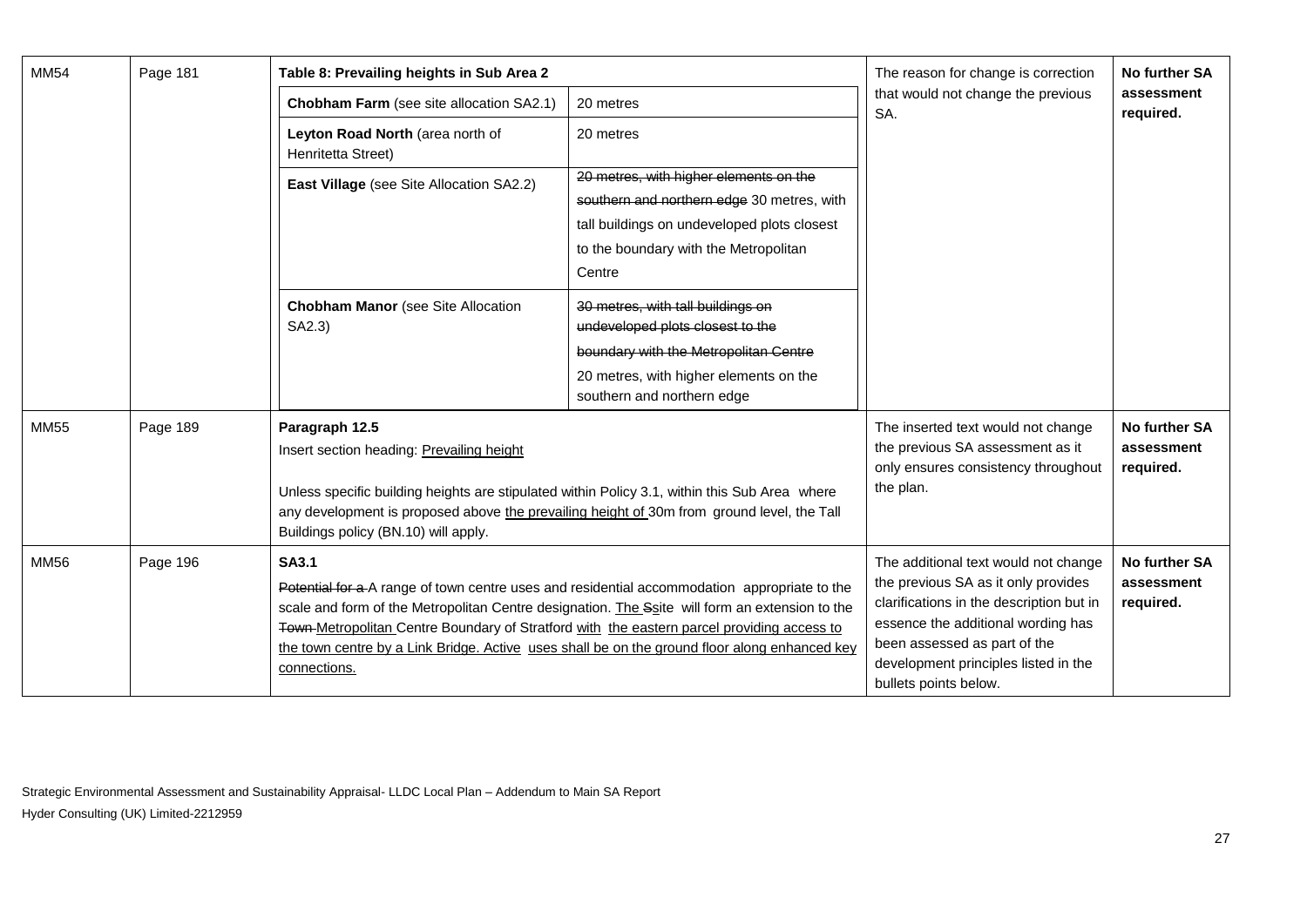| <b>MM57</b> | Page 197 | <b>SA3.1</b><br>Bullet 5- Eastern parcel should provide a large-scale town centre use with supporting<br>elements and reflect the constrained access including access to town centre by Link<br><b>Bridge</b>                                                                                                                                                                                                                                                                                                                                                                                                 | The amendments would not change<br>the previous SA as it only ensures<br>consistency with other site<br>allocations.                                                                                                                                                                                          | No further SA<br>assessment<br>required. |
|-------------|----------|---------------------------------------------------------------------------------------------------------------------------------------------------------------------------------------------------------------------------------------------------------------------------------------------------------------------------------------------------------------------------------------------------------------------------------------------------------------------------------------------------------------------------------------------------------------------------------------------------------------|---------------------------------------------------------------------------------------------------------------------------------------------------------------------------------------------------------------------------------------------------------------------------------------------------------------|------------------------------------------|
|             |          | Bullet 8- Points where key connections meet the allocation will shall be gateways for<br>enhancement                                                                                                                                                                                                                                                                                                                                                                                                                                                                                                          |                                                                                                                                                                                                                                                                                                               |                                          |
|             |          | Bullet 9 - Active uses shall be on the ground floor along key connections and routes                                                                                                                                                                                                                                                                                                                                                                                                                                                                                                                          |                                                                                                                                                                                                                                                                                                               |                                          |
|             |          | Bullet 11- Safeguarding-Inclusion of land for new platforms at Stratford Station to support<br>enhanced rail links to the north where required.                                                                                                                                                                                                                                                                                                                                                                                                                                                               |                                                                                                                                                                                                                                                                                                               |                                          |
|             |          | Phasing bullet 3- The housing development of 1,105 units at Cherry Park will be delivered<br>from 2015                                                                                                                                                                                                                                                                                                                                                                                                                                                                                                        |                                                                                                                                                                                                                                                                                                               |                                          |
| <b>MM58</b> | Page 200 | <b>SA3.4</b><br>Add three further bullets to the 'Supporting Development Principles":<br>Bullet 11- Consider retention of existing low-rise family housing where this does not prevent<br>the achievement of wider regeneration objectives<br>Bullet 12- Ensure early community consultation where specific development<br>proposals or regeneration plans are brought forward<br>Bullet 13- Support the preparation of a Neighbourhood Plan where this conforms to the<br>requirements of this site allocation and involves cooperation with the Council in its roles as<br>landowner and housing authority. | The additional bullet points will<br>strengthen the role of the<br>development principles providing<br>some benefits with regard to SA<br>objectives To ensure housing<br>provision meets local needs and To<br>reduce poverty and social exclusion<br>whilst promoting social inclusiveness<br>and equality. | No further SA<br>assessment<br>required. |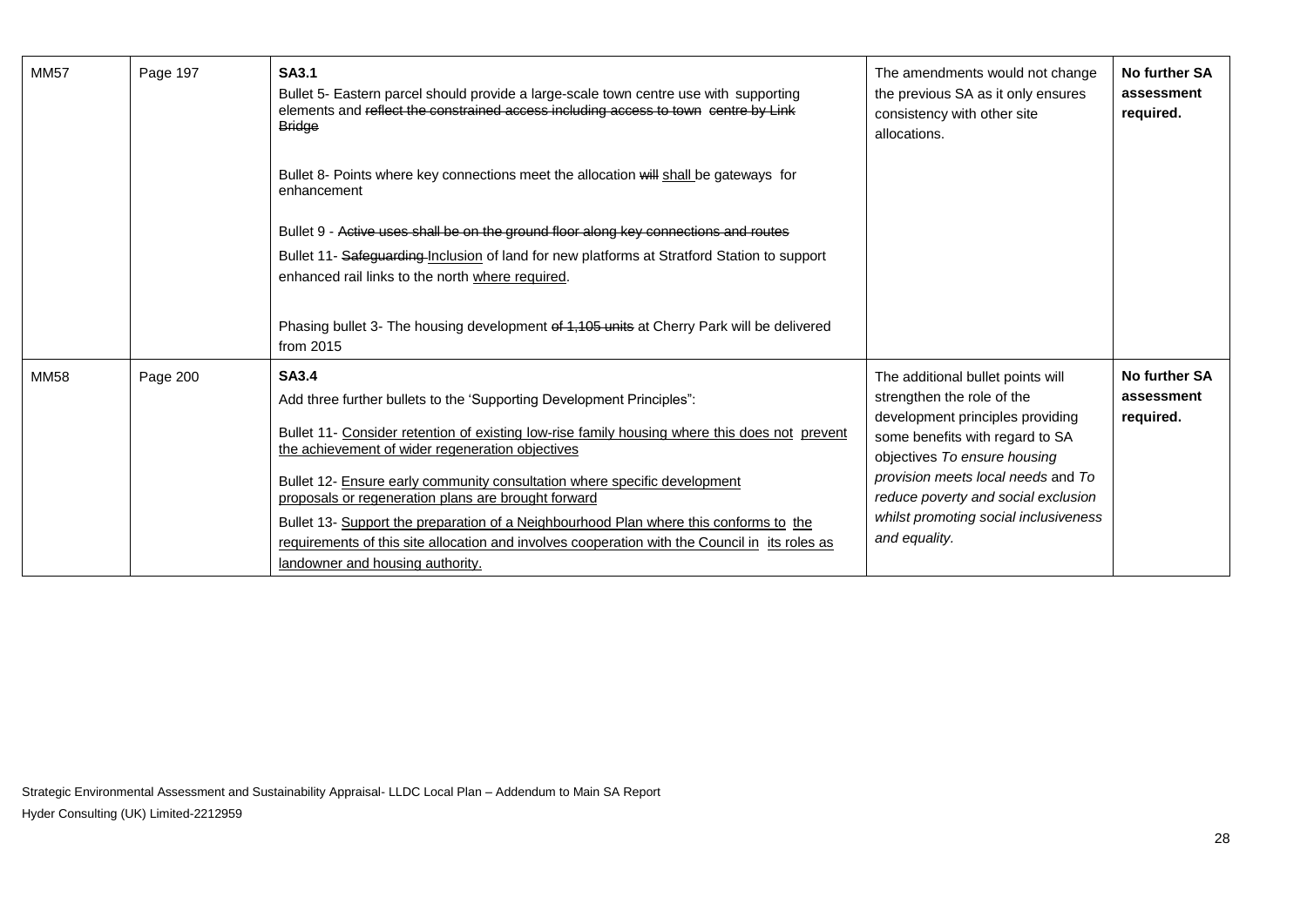| MM59 | Page 208 | Paragraph 13.3<br>Amend first sentence of paragraph 13.3 as follows: "The Site Allocations within this Sub<br>Area set out the generally expected predominant-height of new development in each<br>allocation."<br>Change predominant in $4^{\text{th}}$ sentence to prevailing<br>Insert new sub heading after paragraph 13.3: "Prevailing building heights and<br>generally expected building heights"<br>Insert new number after  Streimer Road.<br>13.3a<br>Add new sentence at 13.3a: "Table 8 a below sets out the prevailing heights that exist within<br>the sub area outside the site allocations and the generally expected heights of development<br>within the site allocations and Stratford High Street policy area."<br>Insert new table: Table 8a Prevailing and generally expected heights in Sub Area 4 (heights in<br>metres above existing ground level) |                 | The amendments would not change<br>the previous SA as it simply provides<br>further clarity with regard to existing<br>prevailing heights and expected<br>heights of development. | No further SA<br>assessment<br>required. |
|------|----------|------------------------------------------------------------------------------------------------------------------------------------------------------------------------------------------------------------------------------------------------------------------------------------------------------------------------------------------------------------------------------------------------------------------------------------------------------------------------------------------------------------------------------------------------------------------------------------------------------------------------------------------------------------------------------------------------------------------------------------------------------------------------------------------------------------------------------------------------------------------------------|-----------------|-----------------------------------------------------------------------------------------------------------------------------------------------------------------------------------|------------------------------------------|
|      |          | Bromley-by-Bow (Site Allocation SA4.1)<br>(generally expected height)                                                                                                                                                                                                                                                                                                                                                                                                                                                                                                                                                                                                                                                                                                                                                                                                        | 18 <sub>m</sub> |                                                                                                                                                                                   |                                          |
|      |          | Sugar House Lane (Site Allocation SA4.2)<br>(generally expected height)                                                                                                                                                                                                                                                                                                                                                                                                                                                                                                                                                                                                                                                                                                                                                                                                      | 15m             |                                                                                                                                                                                   |                                          |
|      |          | <b>Pudding Mill (Site Allocation SA4.3)</b><br>(generally expected height)                                                                                                                                                                                                                                                                                                                                                                                                                                                                                                                                                                                                                                                                                                                                                                                                   | 21m             |                                                                                                                                                                                   |                                          |
|      |          | <b>Stratford High Street Policy Area</b><br>(generally expected height) (Policy 3.1)                                                                                                                                                                                                                                                                                                                                                                                                                                                                                                                                                                                                                                                                                                                                                                                         | 27 <sub>m</sub> |                                                                                                                                                                                   |                                          |
|      |          | <b>Other Areas</b> (Prevailing height)                                                                                                                                                                                                                                                                                                                                                                                                                                                                                                                                                                                                                                                                                                                                                                                                                                       | 10 <sub>m</sub> |                                                                                                                                                                                   |                                          |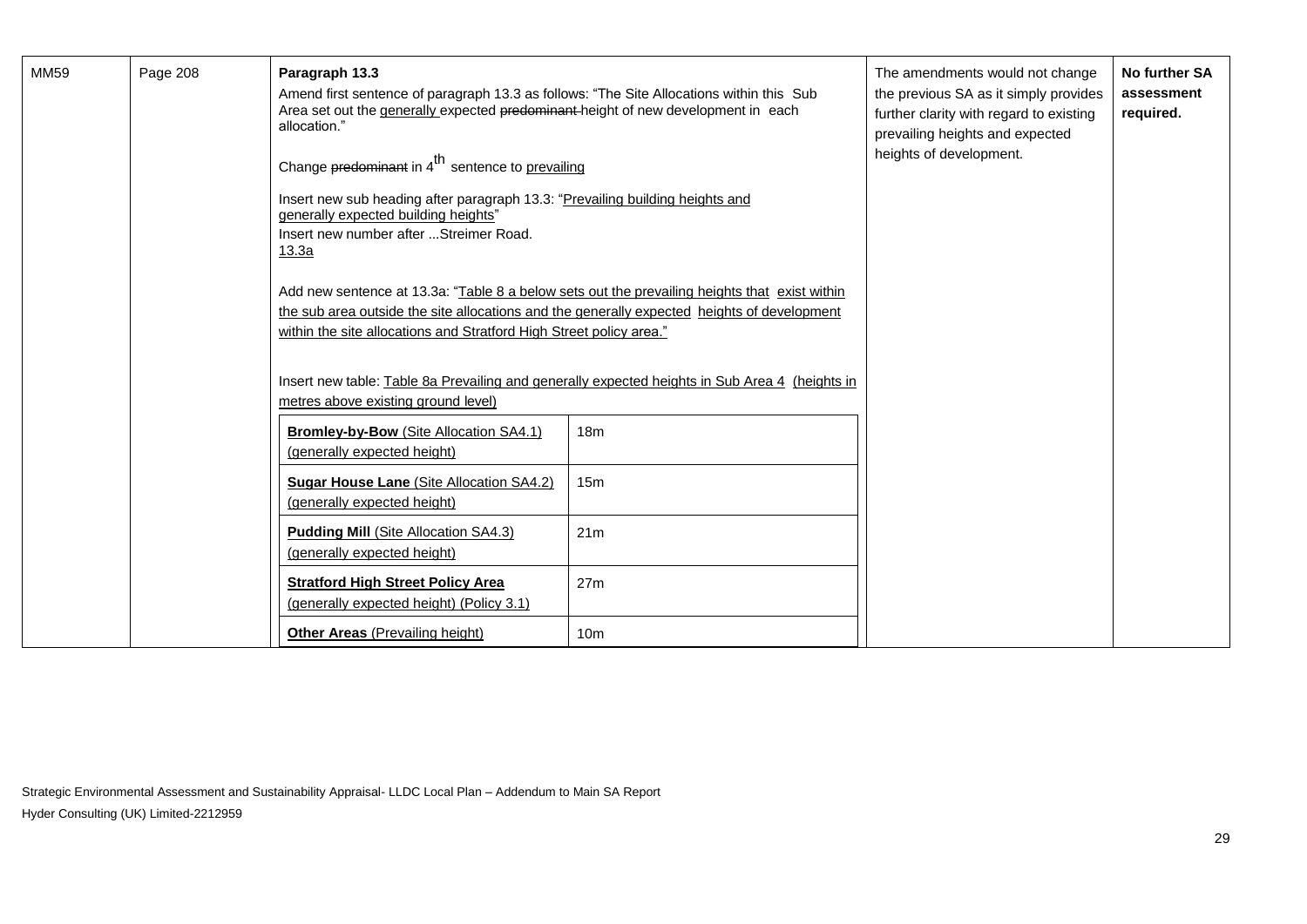| <b>MM60</b> | Page 210 | Policy 4.2 (2) (3)<br>2 <sup>nd</sup> bullet- Improving the pedestrian underpass adjacent to Bromley by Bow Station and<br>linking pedestrian and cycle routes to allow access to the new District Centre and the Lee<br>Valley Regional Park beyond.                                                                                                                                                                                                  | The amendments would not change<br>the previous SA as the intention to<br>improve existing and new<br>connections remains the same and<br>the reason for changes in the text is<br>further clarification. | No further SA<br>assessment<br>required. |
|-------------|----------|--------------------------------------------------------------------------------------------------------------------------------------------------------------------------------------------------------------------------------------------------------------------------------------------------------------------------------------------------------------------------------------------------------------------------------------------------------|-----------------------------------------------------------------------------------------------------------------------------------------------------------------------------------------------------------|------------------------------------------|
|             |          | 3 <sup>rd</sup> bullet- Change A11 to A118<br>6 <sup>th</sup> bullet- Delivery of a west-east pedestrian and cycle route, parallel with Stratford High<br>Street, through Pudding Mill, across the Greenway and through the Greater Carpenters area<br>parallel to Stratford Town Metropolitan Centre                                                                                                                                                  |                                                                                                                                                                                                           |                                          |
| <b>MM61</b> | Page 215 | <b>SA4.1</b><br>Bullet 4 - The predominant height of new buildings across the area should be 18 metres.<br>subject to meeting other policies in this Local Plan<br>Insert: Proposals for development above 18 metres above ground level will only be acceptable<br>subject to the provisions of Policy BN.10                                                                                                                                           | The amendments would not change<br>the previous SA as it only ensures<br>consistency with other site<br>allocations.                                                                                      | No further SA<br>assessment<br>required. |
| <b>MM62</b> | Page 216 | <b>SA4.2</b><br>up to 1,200-new homes, with a significant number of family homes, Local Open Space,<br>playspace and public realm. A new all-movements junction to enable access to the area and<br>new and enhanced bridges to link the area to surrounding communities will be required<br>alongside development. Proposals for development above 15 metres above ground level will<br>only be acceptable subject to the provisions of Policy BN.10. | The amendments would not change<br>the previous SA as it only ensures<br>consistency with other site<br>allocations.                                                                                      | No further SA<br>assessment<br>required. |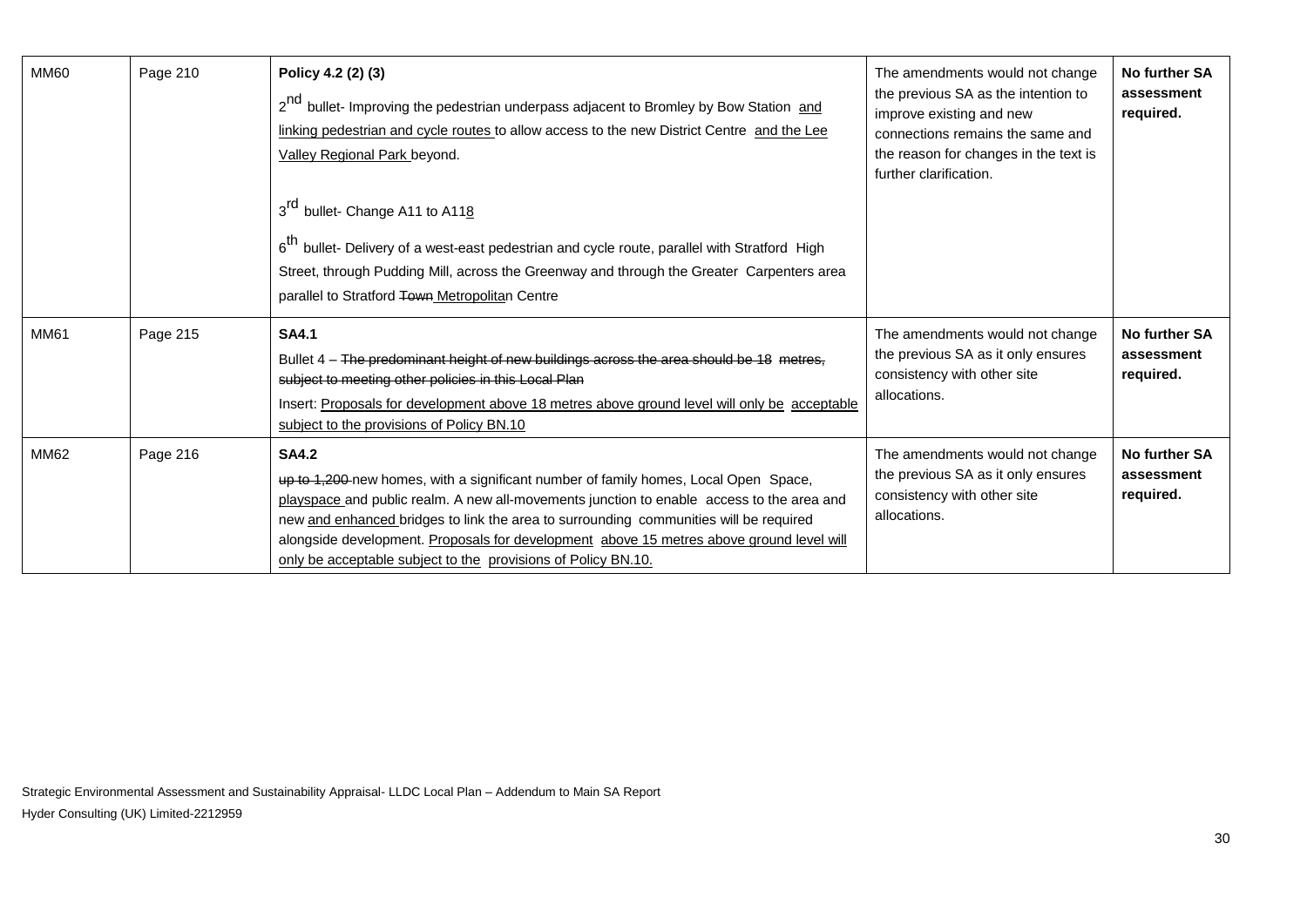| MM63        | Page 216 | <b>SA4.2</b><br>Add new development principle "Improve the waterside environment of the River<br>Lea, Waterworks River and Bow Back River."                                                                                                                                                                                                                                                                                                                                                                                                                                                                                                                                                                                                                                                                                                                                                                                     | Whilst the new development<br>principle would ensure that any<br>proposals that come forward will<br>contribute to the achievement of SA<br>objective To protect and enhance the<br>quality of water features and<br>resources and reduce the risk of<br>flooding, the previous SA<br>assessment would not change<br>significantly. | No further SA<br>assessment<br>required. |
|-------------|----------|---------------------------------------------------------------------------------------------------------------------------------------------------------------------------------------------------------------------------------------------------------------------------------------------------------------------------------------------------------------------------------------------------------------------------------------------------------------------------------------------------------------------------------------------------------------------------------------------------------------------------------------------------------------------------------------------------------------------------------------------------------------------------------------------------------------------------------------------------------------------------------------------------------------------------------|-------------------------------------------------------------------------------------------------------------------------------------------------------------------------------------------------------------------------------------------------------------------------------------------------------------------------------------|------------------------------------------|
| MM64        | Page 216 | <b>SA4.2 Sugar House Lane</b><br>Following changes are suggested:<br>Site Allocation text Policy Box minor change to first sentence:<br>A new medium-density, mixed use area of business (including cultural and creative) and<br>local retail space focused on the northern and southern part of the site "<br>Amended text to phasing and implementation section.<br>Phasing and implementation<br>Comprehensive delivery of the site allocation development beginning in 2015. As part of this,<br>new pedestrian and vehicular access to the site will need to be provided. In particular,<br>bridges linking the peninsula to Bromley-by-Bow and to Three Mills will need to be<br>provided/enhanced. These have been secured through an existing planning permission.<br>Equivalent provision would need to be made if any other new application comes forward, or<br>the permitted scheme is amended as it is developed. | The additional wording would not<br>change the previous SA as it simply<br>provides firm details of phasing and<br>implementation.                                                                                                                                                                                                  | No further SA<br>assessment<br>required. |
| <b>MM65</b> | Page 218 | <b>SA4.3</b><br>Bullet 1 - Heights of up to 21 metres from ground level are appropriate on this site, except for<br>some taller elements in the Local Centre (see Policies B.2 and BN.10)<br>Insert: Proposals for development above 21 metres above ground level will only be<br>acceptable subject to the provisions of Policy BN.10                                                                                                                                                                                                                                                                                                                                                                                                                                                                                                                                                                                          | The additional text would not change<br>the previous SA as it only ensures<br>consistency with the policies in the<br>plan.                                                                                                                                                                                                         | No further SA<br>assessment<br>required. |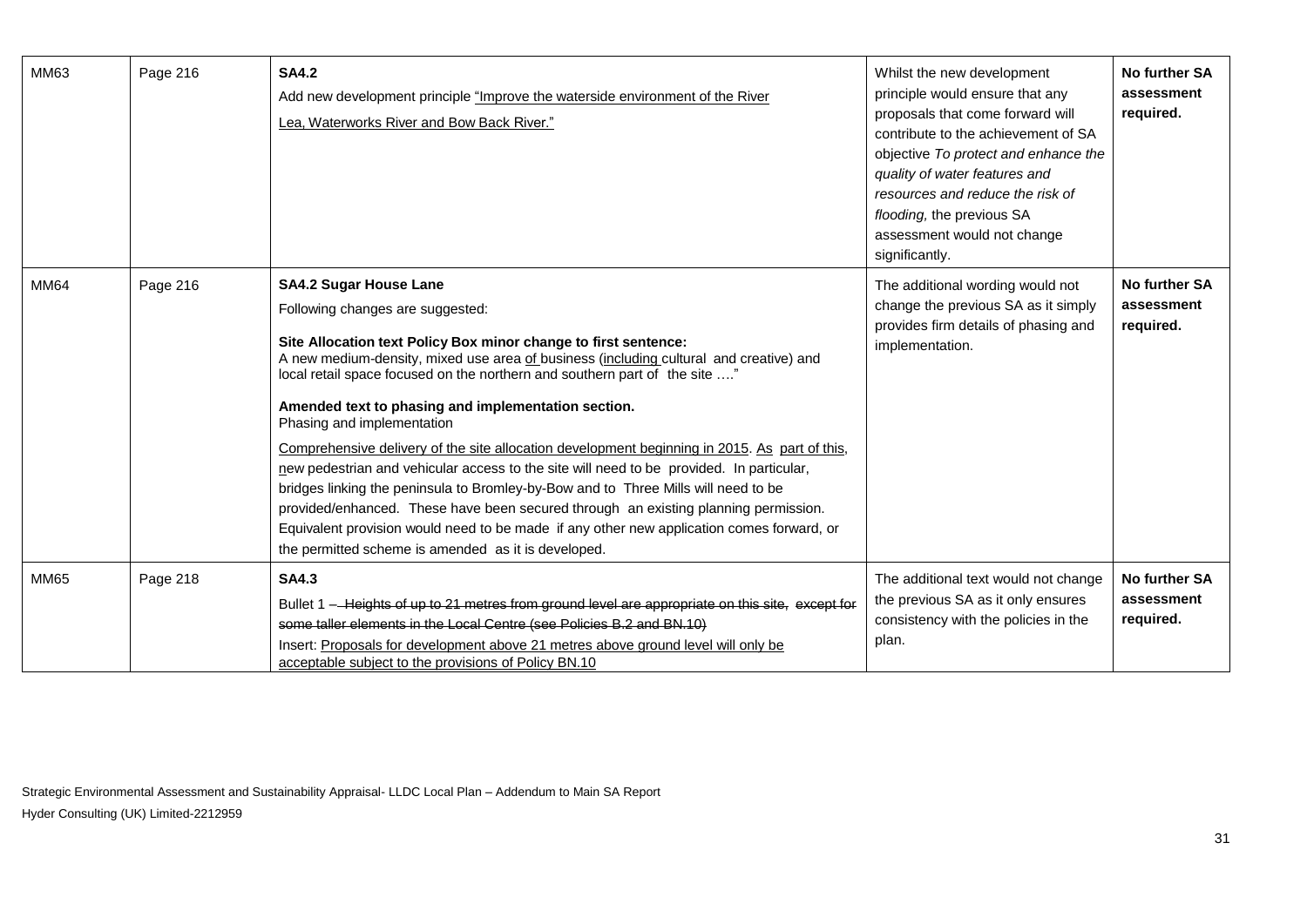| MM66        | Page 218 | <b>SA4.3</b><br>Add new development principle: Regard will need to be had to not prejudicing the operation of<br>the safeguarded rail freight site to the west (for example by ensuring that noise sensitive uses<br>are located away from the site)                                                                                                                                                                                                                                                                                                                                                                                                                                                                                                                                                                                                                                                                                                                 | Whilst the changes will ensure noise<br>sensitive uses are located away from<br>the site with some benefits to human<br>health, the amendment would not<br>significantly changes the previous<br>SA assessment.                     | No further SA<br>assessment<br>required.        |
|-------------|----------|----------------------------------------------------------------------------------------------------------------------------------------------------------------------------------------------------------------------------------------------------------------------------------------------------------------------------------------------------------------------------------------------------------------------------------------------------------------------------------------------------------------------------------------------------------------------------------------------------------------------------------------------------------------------------------------------------------------------------------------------------------------------------------------------------------------------------------------------------------------------------------------------------------------------------------------------------------------------|-------------------------------------------------------------------------------------------------------------------------------------------------------------------------------------------------------------------------------------|-------------------------------------------------|
| <b>MM67</b> | Page 226 | Paragraph 14.19<br>In order to measure the success of the strategy and policies within this Local Plan and help to<br>identify any potential need for a review of all or part of the Local Plan, the Key Performance<br>Indicators (KPI's) set out in Table 10 below-will be used. A review of the Plan is likely to be<br>triggered where this monitoring shows that key elements of the Plan, such as delivery against<br>housing targets, would not be met to a significant or on-going extent, or in 2018/19 in any<br>event. Monitoring of these indicators will be reported within the Legacy Corporation's annual<br>Authorities Monitoring Report. This report will also include annual updates of the activities<br>undertaken in relation to the Duty to Cooperate. In addition to Local Plan monitoring the<br>Growth Boroughs produce regular Convergence progress reports which report on<br>performance against the Convergence themes and indicators. | The amendments would not change<br>the previous SA assessment as it<br>simply provides clarifications on the<br>delivery, implementation and<br>monitoring of the Local Plan.                                                       | No further SA<br>assessment<br>required.        |
| <b>MM68</b> | Page 227 | Table 10 criteria 16<br>Add Changes in life expectancy for residents within Wards that fall within the Legacy<br>Corporation area.                                                                                                                                                                                                                                                                                                                                                                                                                                                                                                                                                                                                                                                                                                                                                                                                                                   | The additional key performance<br>indicator would not change the<br>previous SA assessment as it simply<br>clarifies how the monitoring will<br>measure the success of the strategy<br>and policies in relation to human<br>health. | <b>No further SA</b><br>assessment<br>required. |
| <b>MM69</b> | Page 227 | Table 10 (2)<br>Number of jobs/local jobs/opportunities within employment training initiatives<br>created.                                                                                                                                                                                                                                                                                                                                                                                                                                                                                                                                                                                                                                                                                                                                                                                                                                                           | The additional key performance<br>indicator would not change the<br>previous SA as it simply clarifies how<br>the monitoring will measure the<br>success of the strategy and policies<br>in relation to economic activity.          | No further SA<br>assessment<br>required.        |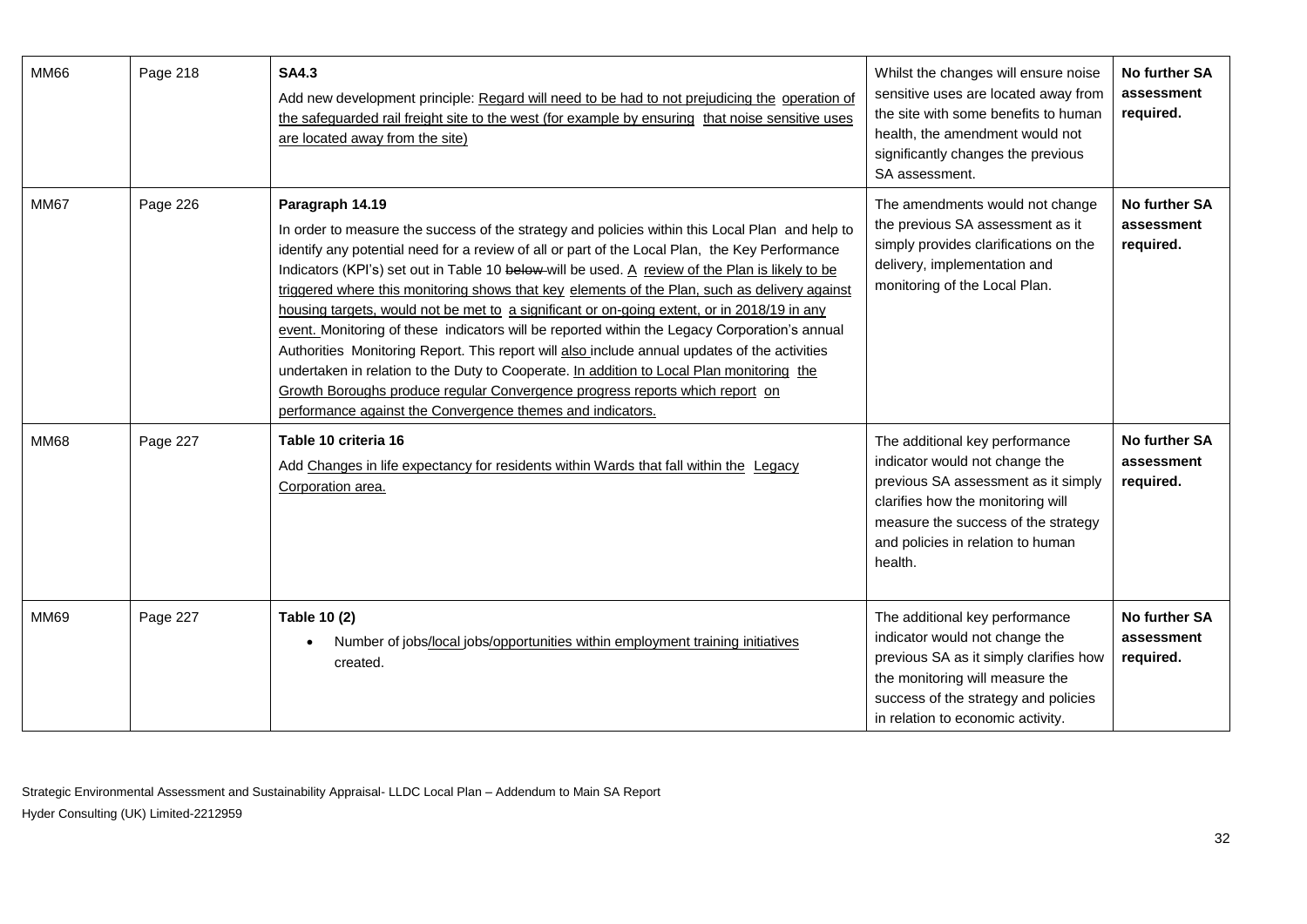| <b>MM70</b> | Page 227 | Table 10 criteria 4<br>Add number of school places provided and /or granted planning permission<br>Add number and capacity of new health facilities approved                                                                                                                                                                                                                                                                                                                                                                                                                                                                                                                                                                                                                                                                                                                                                                            | The additional key performance<br>indicators would not change the<br>previous SA as it simply clarifies how<br>the monitoring will measure the<br>success of the strategy and policies<br>in relation to the provision and<br>protection of community facilities. | No further SA<br>assessment<br>required. |
|-------------|----------|-----------------------------------------------------------------------------------------------------------------------------------------------------------------------------------------------------------------------------------------------------------------------------------------------------------------------------------------------------------------------------------------------------------------------------------------------------------------------------------------------------------------------------------------------------------------------------------------------------------------------------------------------------------------------------------------------------------------------------------------------------------------------------------------------------------------------------------------------------------------------------------------------------------------------------------------|-------------------------------------------------------------------------------------------------------------------------------------------------------------------------------------------------------------------------------------------------------------------|------------------------------------------|
| <b>MM71</b> | Page 214 | <b>SA4.1</b><br>Proposals for development will be required to demonstrate that they contribute to the<br>comprehensive development of Bromley-by-Bow Site Allocation area. To do this,<br>applications will need to demonstrate:<br>that a masterplan approach for the Site Allocation as a whole is followed<br>that phasing of development across the overall site is appropriate and secured by<br>condition or through Section 106 Agreements attached to future planning permissions<br>that there is certainty of timely delivery for the key elements of social and physical<br>infrastructure and land uses identified as required within this site allocation over delivery of<br>the complete comprehensive scheme, rather than delivery of separate piecemeal elements<br>without certainty that all of the required uses accessibility improvements and necessary<br>infrastructure will be delivered over the longer term" | The amended text does not change<br>the SA assessment as it simply<br>provides more clarity on the delivery<br>of key infrastructure to ensure<br>infrastructure is delivered at<br>appropriate level.                                                            | No further SA<br>assessment<br>required. |